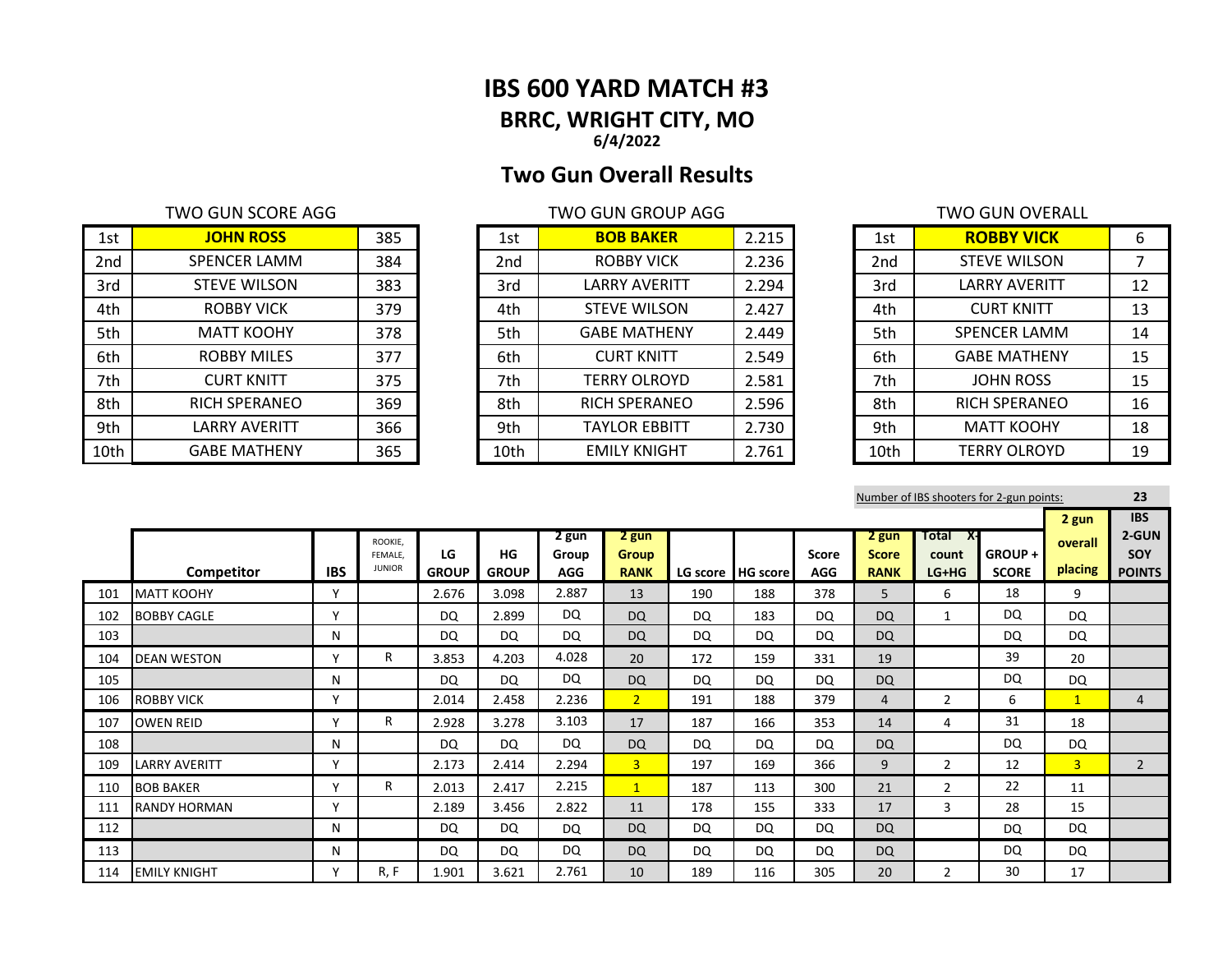|     |                      |            |                          |              |              |            |                |           |                 |              |                |                |                | 2 gun          | <b>IBS</b>     |
|-----|----------------------|------------|--------------------------|--------------|--------------|------------|----------------|-----------|-----------------|--------------|----------------|----------------|----------------|----------------|----------------|
|     |                      |            | ROOKIE,                  |              |              | 2 gun      | 2 gun          |           |                 |              | 2 gun          | Total<br>X-    |                | overall        | 2-GUN          |
|     |                      |            | FEMALE.<br><b>JUNIOR</b> | LG           | HG           | Group      | <b>Group</b>   |           |                 | <b>Score</b> | <b>Score</b>   | count          | GROUP+         |                | <b>SOY</b>     |
|     | Competitor           | <b>IBS</b> |                          | <b>GROUP</b> | <b>GROUP</b> | <b>AGG</b> | <b>RANK</b>    | LG score  | <b>HG</b> score | <b>AGG</b>   | <b>RANK</b>    | LG+HG          | <b>SCORE</b>   | placing        | <b>POINTS</b>  |
| 115 | <b>TAYLOR EBBITT</b> | Y          | R                        | 2.637        | 2.824        | 2.730      | 9              | 189       | 163             | 352          | 15             | 3              | 24             | 12             |                |
| 116 | <b>BEN PETERS</b>    | Y          |                          | 3.973        | 4.093        | 4.033      | 21             | 173       | 159             | 332          | 18             | 1              | 39             | 21             |                |
| 117 | <b>CURT KNITT</b>    | Y          |                          | 2.569        | 2.530        | 2.549      | 6              | 187       | 188             | 375          | $\overline{7}$ | 4              | 13             | 4              | $\mathbf{1}$   |
| 118 | <b>ROB UNERTL</b>    | Y          |                          | 2.193        | 3.951        | 3.072      | 16             | 183       | 175             | 358          | 13             | $\overline{2}$ | 29             | 16             |                |
| 201 |                      | N.         |                          | DQ           | DQ           | DQ         | DQ             | DQ        | DQ              | DQ.          | <b>DQ</b>      |                | DQ             | DQ             |                |
| 202 |                      | N          |                          | DQ           | DQ           | <b>DQ</b>  | DQ             | DQ        | DQ              | <b>DQ</b>    | <b>DQ</b>      |                | <b>DQ</b>      | <b>DQ</b>      |                |
| 203 | RICH SPERANEO        | Y          |                          | 2.608        | 2.583        | 2.596      | 8              | 186       | 183             | 369          | 8              | 5              | 16             | 8              |                |
| 204 |                      | N          |                          | DQ           | DQ           | <b>DQ</b>  | DQ             | DQ        | DQ              | DQ           | <b>DQ</b>      |                | DQ             | DQ             |                |
| 205 | <b>STEVE WILSON</b>  | Y          |                          | 2.320        | 2.534        | 2.427      | $\overline{4}$ | 191       | 192             | 383          | $\overline{3}$ | 5              | $\overline{7}$ | $\overline{2}$ | $\overline{3}$ |
| 206 | <b>DUSTAN KOOHY</b>  | Y          | R                        | 4.165        | DQ           | <b>DQ</b>  | DQ             | 164       | DQ              | DQ           | <b>DQ</b>      | $\overline{2}$ | DQ             | <b>DQ</b>      |                |
| 207 | <b>TERRY OLROYD</b>  | Y          |                          | 2.447        | 2.714        | 2.581      | 7              | 183       | 178             | 361          | 12             | 5              | 19             | 10             |                |
| 208 | <b>SPENCER LAMM</b>  | Y          |                          | 2.770        | 2.894        | 2.832      | 12             | 194       | 190             | 384          | 2 <sup>1</sup> | 11             | 14             | 5              |                |
| 209 |                      | N          |                          | DQ           | DQ           | <b>DQ</b>  | <b>DQ</b>      | DQ        | DQ              | DQ           | <b>DQ</b>      |                | <b>DQ</b>      | <b>DQ</b>      |                |
| 210 | TODD HUGHES          | Y          | R                        | 2.932        | 3.572        | 3.252      | 19             | 180       | 156             | 336          | 16             | 3              | 35             | 19             |                |
| 211 |                      | N          |                          | DQ           | DQ           | <b>DQ</b>  | DQ             | <b>DQ</b> | DQ              | DQ           | <b>DQ</b>      |                | <b>DQ</b>      | <b>DQ</b>      |                |
| 212 | <b>JOHN ROSS</b>     | Y          |                          | 2.655        | 3.181        | 2.918      | 14             | 190       | 195             | 385          | $\mathbf{1}$   | 6              | 15             | $\overline{7}$ |                |
| 213 | <b>GABE MATHENY</b>  | Y          |                          | 2.385        | 2.514        | 2.449      | 5              | 185       | 180             | 365          | 10             | 3              | 15             | 6              |                |
| 214 | SCOTT KNIGHT         | Y          |                          | 2.938        | 3.170        | 3.054      | 15             | 184       | 181             | 365          | 11             | 5              | 26             | 14             |                |
| 215 | <b>ROBBY MILES</b>   | Y          |                          | 2.946        | 3.516        | 3.231      | 18             | 192       | 185             | 377          | 6              | 3              | 24             | 13             |                |
| 216 |                      | N          |                          | DQ           | DQ           | DQ         | <b>DQ</b>      | DQ        | <b>DQ</b>       | <b>DQ</b>    | <b>DQ</b>      |                | DQ             | DQ             |                |
| 217 |                      | N          |                          | DQ           | DQ           | DQ         | <b>DQ</b>      | <b>DQ</b> | DQ              | DQ           | <b>DQ</b>      |                | DQ             | DQ             |                |
| 218 |                      | N          |                          | DQ           | DQ           | DQ         | <b>DQ</b>      | <b>DQ</b> | DQ              | DQ           | <b>DQ</b>      |                | DQ             | <b>DQ</b>      |                |
| 301 |                      | N          |                          | DQ           | <b>DQ</b>    | DQ         | DQ             | DQ        | DQ              | DQ           | <b>DQ</b>      |                | DQ             | DQ             |                |
| 302 |                      | N          |                          | DQ           | <b>DQ</b>    | <b>DQ</b>  | <b>DQ</b>      | <b>DQ</b> | DQ              | DQ           | <b>DQ</b>      |                | <b>DQ</b>      | <b>DQ</b>      |                |
| 303 |                      | N          |                          | DQ           | DQ           | DQ         | <b>DQ</b>      | <b>DQ</b> | DQ              | DQ           | <b>DQ</b>      |                | <b>DQ</b>      | <b>DQ</b>      |                |
| 304 |                      | N          |                          | DQ           | DQ           | <b>DQ</b>  | DQ             | DQ        | DQ              | DQ           | <b>DQ</b>      |                | <b>DQ</b>      | DQ             |                |
| 305 |                      | N          |                          | DQ           | DQ           | DQ         | <b>DQ</b>      | DQ        | DQ              | DQ           | <b>DQ</b>      |                | DQ             | DQ             |                |
| 306 |                      | N          |                          | DQ           | DQ           | DQ         | DQ             | DQ        | DQ              | DQ           | DQ             |                | DQ             | DQ             |                |
| 307 |                      | N          |                          | DQ           | DQ           | DQ         | DQ             | DQ        | DQ              | DQ           | DQ             |                | DQ             | DQ             |                |
| 308 |                      | N          |                          | DQ           | DQ           | DQ         | DQ             | DQ        | DQ              | DQ           | DQ             |                | DQ             | DQ             |                |
| 309 |                      | N          |                          | DQ           | DQ           | DQ         | DQ             | DQ        | DQ              | DQ.          | <b>DQ</b>      |                | <b>DQ</b>      | <b>DQ</b>      |                |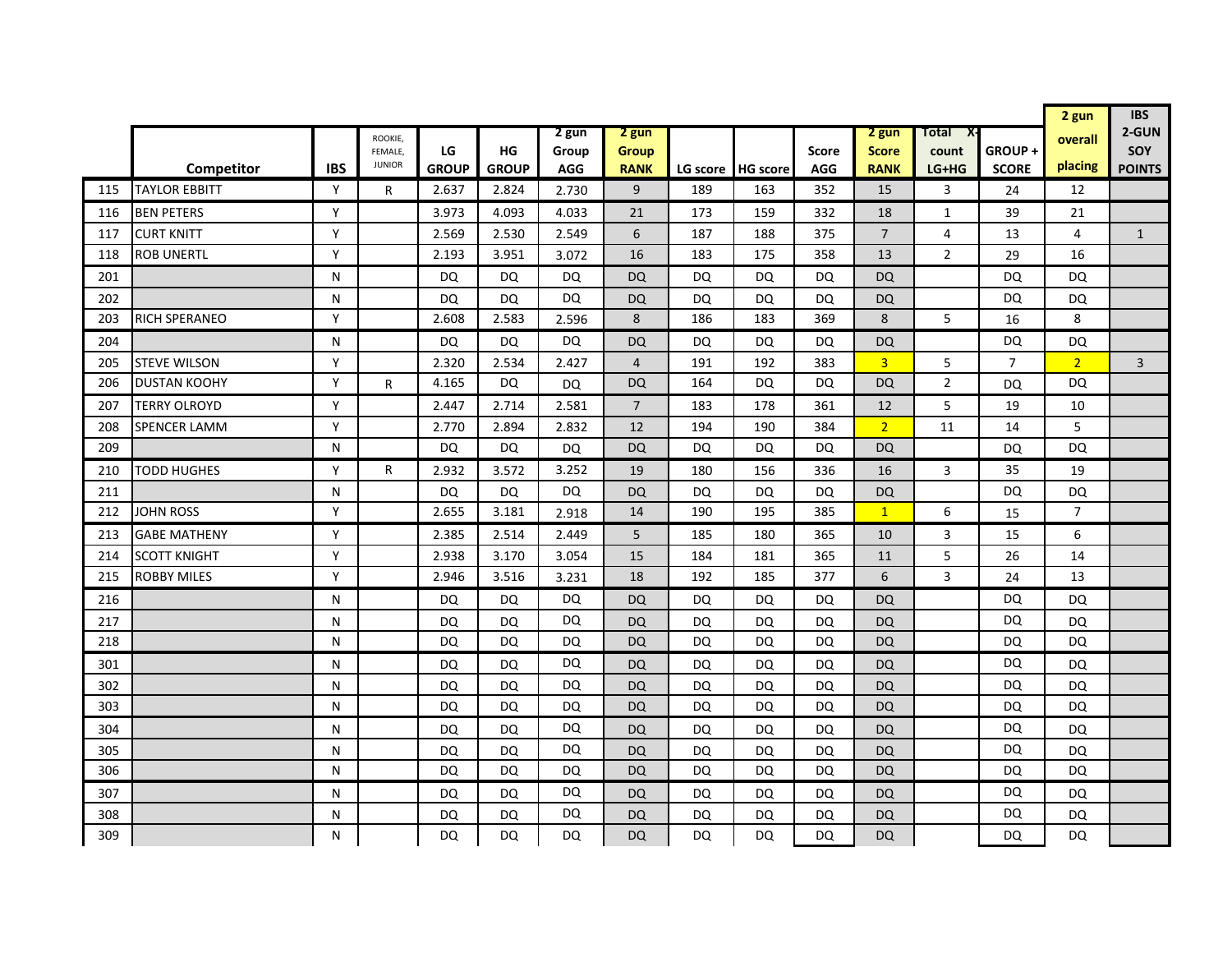### **IBS 600 YARD MATCH #3 6/4/2022 BRRC, WRIGHT CITY, MO**

## **LIGHT GUN RESULTS**

|      | <b>LIGHT GUN SCORE AGG</b> |     |      | <b>LIGHT GUN GROUP AGG</b> |       |      |
|------|----------------------------|-----|------|----------------------------|-------|------|
| 1ST  | <b>LARRY AVERITT</b>       | 197 | 1ST  | <b>EMILY KNIGHT</b>        | 1.901 | 1ST  |
| 2ND  | <b>SPENCER LAMM</b>        | 194 | 2nd  | <b>BOB BAKER</b>           | 2.013 | 2ND  |
| 3RD  | <b>ROBBY MILES</b>         | 192 | 3rd  | <b>ROBBY VICK</b>          | 2.014 | 3RD  |
| 4TH  | <b>ROBBY VICK</b>          | 191 | 4th  | <b>LARRY AVERITT</b>       | 2.173 | 4TH  |
| 5TH  | <b>STEVE WILSON</b>        | 191 | 5th  | RANDY HORMAN               | 2.189 | 5TH  |
| 6TH  | JOHN ROSS                  | 190 | 6th  | <b>ROB UNERTL</b>          | 2.193 | 6TH  |
| 7TH  | <b>MATT KOOHY</b>          | 190 | 7th  | <b>STEVE WILSON</b>        | 2.320 | 7TH  |
| 8TH  | <b>EMILY KNIGHT</b>        | 189 | 8th  | <b>GABE MATHENY</b>        | 2.385 | 8TH  |
| 9TH  | <b>TAYLOR EBBITT</b>       | 189 | 9th  | <b>TERRY OLROYD</b>        | 2.447 | 9TH  |
| 10TH | <b>BOB BAKER</b>           | 187 | 10th | <b>CURT KNITT</b>          | 2.569 | 10TH |

|      | <b>LIGHT GUN SCORE AGG</b> |     |      | <b>LIGHT GUN GROUP AGG</b> |       |      | <b>LIGHT GUN OV</b>  |
|------|----------------------------|-----|------|----------------------------|-------|------|----------------------|
| 1ST  | <b>LARRY AVERITT</b>       | 197 | 1ST  | <b>EMILY KNIGHT</b>        | 1.901 | 1ST  | <b>LARRY AVERITI</b> |
| 2ND  | SPENCER LAMM               | 194 | 2nd  | <b>BOB BAKER</b>           | 2.013 | 2ND  | <b>ROBBY VICK</b>    |
| 3RD  | <b>ROBBY MILES</b>         | 192 | 3rd  | <b>ROBBY VICK</b>          | 2.014 | 3RD  | <b>EMILY KNIGHT</b>  |
| 4TH  | <b>ROBBY VICK</b>          | 191 | 4th  | LARRY AVERITT              | 2.173 | 4TH  | <b>BOB BAKER</b>     |
| 5TH  | <b>STEVE WILSON</b>        | 191 | 5th  | <b>RANDY HORMAN</b>        | 2.189 | 5TH  | <b>STEVE WILSON</b>  |
| 6TH  | <b>JOHN ROSS</b>           | 190 | 6th  | <b>ROB UNERTL</b>          | 2.193 | 6TH  | <b>SPENCER LAMN</b>  |
| 7TH  | <b>MATT KOOHY</b>          | 190 | 7th  | <b>STEVE WILSON</b>        | 2.320 | 7TH  | <b>JOHN ROSS</b>     |
| 8TH  | <b>EMILY KNIGHT</b>        | 189 | 8th  | <b>GABE MATHENY</b>        | 2.385 | 8TH  | <b>CURT KNITT</b>    |
| 9TH  | <b>TAYLOR EBBITT</b>       | 189 | 9th  | TERRY OLROYD               | 2.447 | 9TH  | <b>TAYLOR EBBITT</b> |
| 10TH | <b>BOB BAKER</b>           | 187 | 10th | <b>CURT KNITT</b>          | 2.569 | 10TH | <b>MATT KOOHY</b>    |

|     | LIGHT GUN SINGLE TARGET HIGHEST SCORE |    |              |  |     | LIGHT GUN SINGLE TARGET SMALLEST GROUP |    |       | 12th | <b>GABE MATHENY</b>        |    |
|-----|---------------------------------------|----|--------------|--|-----|----------------------------------------|----|-------|------|----------------------------|----|
| 1ST | <b>BOB BAKER</b>                      | гn | 355<br>⊥.JJJ |  | 1ST | <b>ROB UNERTL</b>                      | 49 | 0.734 | 13th | <b>ROBBY MILES</b>         |    |
| 2ND | <b>RICH SPERANEO</b>                  | 50 | 1.880        |  | 2nd | МАТТ КООНҮ                             | 44 | 1.309 |      |                            |    |
| 3RD | EMILY KNIGHT                          | 50 | 1.892        |  | 3rd | <b>BOB BAKER</b>                       | 50 | 1.355 |      | Number of LG IBS shooters: | 23 |

|      | <b>LIGHT GUN OVERALL</b> |    |
|------|--------------------------|----|
| 1ST  | <b>LARRY AVERITT</b>     | 5  |
| 2ND  | <b>ROBBY VICK</b>        | 7  |
| 3RD  | <b>EMILY KNIGHT</b>      | 9  |
| 4TH  | <b>BOB BAKER</b>         | 12 |
| 5TH  | <b>STEVE WILSON</b>      | 12 |
| 6TH  | <b>SPENCER LAMM</b>      | 17 |
| 7TH  | <b>JOHN ROSS</b>         | 19 |
| 8TH  | <b>CURT KNITT</b>        | 21 |
| 9TH  | <b>TAYLOR EBBITT</b>     | 21 |
| 10TH | <b>MATT KOOHY</b>        | 21 |
| 11th | <b>ROB UNERTL</b>        | 22 |
| 12th | <b>GABE MATHENY</b>      | 22 |
| 13th | <b>ROBBY MILES</b>       | 22 |

|                |                      |            | RELAY-       | ROOKIE,<br>FEMALE. |       | <b>LG TARGET 1</b> |       |       |                | <b>LG TARGET 2</b> |           |                           | <b>LG TARGET 3</b> |           | <b>LG TARGET 4</b> |       | SCORE     | <b>SCORE</b>   | X              | <b>GROUP</b> | <b>GROUF</b>   | (GROUP -       | <b>OVERALL</b> |                         | <b>SOY Points</b>               |                |   |
|----------------|----------------------|------------|--------------|--------------------|-------|--------------------|-------|-------|----------------|--------------------|-----------|---------------------------|--------------------|-----------|--------------------|-------|-----------|----------------|----------------|--------------|----------------|----------------|----------------|-------------------------|---------------------------------|----------------|---|
|                | Competitor           | <b>IBS</b> | <b>BENCH</b> | <b>JUNIOR</b>      | Score | X                  | Group | Score | $\mathsf{X}$   | Group              | Score     | $\boldsymbol{\mathsf{X}}$ | Group              | Score   X |                    | Group | AGG       | <b>RANK</b>    | <b>TOTAL</b>   | AGG          | <b>RANK</b>    | SCORE)         | <b>PLACE</b>   |                         | Score   Group   Overall   Total |                |   |
|                | <b>MATT KOOHY</b>    | Y          | 101          |                    | 48    |                    | 3.228 | 49    |                | 2.564              | 44        |                           | 1.309              | 49        | $\overline{2}$     | 3.603 | 190       | $\overline{7}$ | 3              | 2.676        | 14             | 21             | 10             |                         |                                 |                |   |
| 2              | <b>BOBBY CAGLE</b>   | Y          | 102          |                    | 48    |                    | 1.961 | 47    |                | 4.148              | <b>DQ</b> |                           | DQ                 | 49        |                    | 1.995 | DQ        | <b>DQ</b>      | 1              | DQ           | DQ             | <b>DQ</b>      | DQ             |                         |                                 |                |   |
| 3              |                      | N          | 103          |                    |       |                    |       |       |                |                    |           |                           |                    |           |                    |       | <b>DQ</b> | <b>DQ</b>      |                | <b>DQ</b>    | <b>DQ</b>      | <b>DQ</b>      | <b>DQ</b>      |                         |                                 |                |   |
| 4              | <b>DEAN WESTON</b>   | <b>V</b>   | 104          | $\mathsf{R}$       | 42    |                    | 3.414 | 44    |                | 3.870              | 41        |                           | 4.186              | 45        |                    | 3.941 | 172       | 21             |                | 3.853        | 20             | 41             | 20             |                         |                                 |                |   |
| 5              |                      | N          | 105          |                    |       |                    |       |       |                |                    |           |                           |                    |           |                    |       | <b>DQ</b> | <b>DQ</b>      |                | <b>DQ</b>    | <b>DQ</b>      | <b>DQ</b>      | <b>DQ</b>      |                         |                                 |                |   |
| 6              | <b>ROBBY VICK</b>    | Y          | 106          |                    | 47    |                    | 2.615 | 47    |                | 1.490              | 48        |                           | 1.790              | 49        | $\mathbf{1}$       | 2.159 | 191       | $\overline{4}$ | 1              | 2.014        | $\overline{3}$ | $\overline{7}$ | $\overline{2}$ | 1                       | $\overline{2}$                  | 3              | 6 |
| $\overline{7}$ | <b>OWEN REID</b>     | Y          | 107          | $\mathsf{R}$       | 48    | 1                  | 2.459 | 45    |                | 2.411              | 48        | -1                        | 3.637              | 46        |                    | 3.206 | 187       | 12             | $\overline{2}$ | 2.928        | 16             | 28             | 17             |                         |                                 |                |   |
| 8              |                      | N          | 108          |                    |       |                    |       |       |                |                    |           |                           |                    |           |                    |       | DQ        | <b>DQ</b>      |                | <b>DQ</b>    | <b>DQ</b>      | <b>DQ</b>      | DQ             |                         |                                 |                |   |
| 9              | <b>LARRY AVERITT</b> | Y          | 109          |                    | 49    |                    | 1.793 | 50    | $\overline{2}$ | 2.465              | 48        |                           | 2.223              | 50        |                    | 2.210 | 197       | 1              | $\overline{2}$ | 2.173        | $\overline{4}$ | 5              | $\mathbf{1}$   | $\overline{4}$          | 1                               | 4              | 9 |
| 10             | <b>BOB BAKER</b>     | Y          | 110          | $\mathsf{R}$       | 50    | 1                  | 2.396 | 50    | $\mathbf{1}$   | 1.355              | 44        |                           | 1.787              | 43        |                    | 2.515 | 187       | 10             | $\overline{2}$ | 2.013        | $\overline{2}$ | 12             | $\overline{4}$ |                         | $\overline{3}$                  | $\mathbf{1}$   | 4 |
| 11             | <b>RANDY HORMAN</b>  | Y          | 111          |                    | 48    |                    | 1.814 | 41    |                | 2.485              | 48        | $\overline{2}$            | 1.873              | 41        |                    | 2.582 | 178       | 19             | $\overline{3}$ | 2.189        | -5             | 24             | 14             |                         |                                 |                |   |
| 12             |                      | N          | 112          |                    |       |                    |       |       |                |                    |           |                           |                    |           |                    |       | DQ        | <b>DQ</b>      |                | DQ           | <b>DQ</b>      | <b>DQ</b>      | DQ             |                         |                                 |                |   |
| 13             |                      | N          | 113          |                    |       |                    |       |       |                |                    |           |                           |                    |           |                    |       | DQ        | <b>DQ</b>      |                | DQ           | DQ             | <b>DQ</b>      | DQ             |                         |                                 |                |   |
| 14             | <b>EMILY KNIGHT</b>  | Y          | 114          | R, F               | 45    |                    | 2.309 | 47    |                | 1.946              | 47        |                           | 1.455              | 50        | $\overline{2}$     | 1.892 | 189       | 8              | $\overline{2}$ | 1.901        | $\mathbf{1}$   | 9              | $\overline{3}$ |                         | $\overline{a}$                  | $\overline{2}$ | 6 |
| 15             | <b>TAYLOR EBBITT</b> | Y          | 115          | $\mathsf{R}$       | 48    |                    | 3.585 | 49    | $\mathbf{1}$   | 2.629              | 50        |                           | 2.184              | 42        |                    | 2.150 | 189       | 9              |                | 2.637        | 12             | 21             | 9              |                         |                                 |                |   |
| 16             | <b>BEN PETERS</b>    | Y          | 116          |                    | 42    |                    | 5.599 | 44    |                | 4.067              | 45        |                           | 4.030              | 42        |                    | 2.195 | 173       | 20             |                | 3.973        | 21             | 41             | 21             |                         |                                 |                |   |
| 17             | <b>CURT KNITT</b>    | v          | 117          |                    | 48    |                    | 3.445 | 47    | $\mathbf{1}$   | 2.183              | 48        |                           | 1.843              | 44        |                    | 2.805 | 187       | 11             | 1              | 2.569        | 10             | 21             | 8              |                         |                                 |                |   |
| 18             | <b>ROB UNERTL</b>    | Y          | 118          |                    | 47    |                    | 2.630 | 46    |                | 3.298              | 41        |                           | 2.109              | 49        |                    | 0.734 | 183       | 16             | $\overline{2}$ | 2.193        | 6              | 22             | 11             |                         |                                 |                |   |
| 19             |                      | N          | 201          |                    |       |                    |       |       |                |                    |           |                           |                    |           |                    |       | DQ        | <b>DQ</b>      |                | DQ           | DQ             | <b>DQ</b>      | DQ             |                         |                                 |                |   |
| 20             |                      | N          | 202          |                    |       |                    |       |       |                |                    |           |                           |                    |           |                    |       | DQ        | <b>DQ</b>      |                | <b>DQ</b>    | <b>DQ</b>      | <b>DQ</b>      | DQ             |                         |                                 |                |   |
| 21             | RICH SPERANEO        | Υ          | 203          |                    | 47    | $\mathbf 1$        | 3.934 | 45    |                | 3.009              | 50        | $\overline{2}$            | 1.880              | 44        |                    | 1.610 | 186       | 13             | $\overline{3}$ | 2.608        | 11             | 24             | 15             |                         |                                 |                |   |
| 22             |                      | N          | 204          |                    |       |                    |       |       |                |                    |           |                           |                    |           |                    |       | DQ        | <b>DQ</b>      |                | <b>DQ</b>    | <b>DQ</b>      | <b>DQ</b>      | DQ             |                         |                                 |                |   |
| 23             | <b>STEVE WILSON</b>  | Y          | 205          |                    | 46    | 1                  | 2.665 | 48    | 1              | 2.915              | 47        |                           | 1.708              | 50        | $\mathbf{1}$       | 1.990 | 191       | 5              | $\overline{3}$ | 2.320        | $\overline{7}$ | 12             | 5 <sup>1</sup> |                         |                                 |                |   |
| 24             | <b>DUSTAN KOOHY</b>  | Y          | 206          | R.                 | 42    |                    | 4.084 | 44    |                | 4.434              | 45        |                           | 3.760              | 33        |                    | 4.381 | 164       | 22             |                | 4.165        | 22             | 44             | 22             |                         |                                 |                |   |
| 25             | <b>TERRY OLROYD</b>  | Y          | 207          |                    | 48    |                    | 3.209 | 48    | $\mathbf{1}$   | 2.636              | 43        |                           | 1.616              | 44        |                    | 2.328 | 183       | 17             | $\overline{2}$ | 2.447        | 9              | 26             | 16             |                         |                                 |                |   |
| 26             | <b>SPENCER LAMM</b>  | Y          | 208          |                    | 49    |                    | 3.207 | 50    | $\overline{4}$ | 2.065              | 46        |                           | 4.089              | 49        | 1                  | 1.719 | 194       | 2 <sup>2</sup> | 6              | 2.770        | 15             | 17             | 6              | $\overline{\mathbf{3}}$ |                                 |                | 3 |
| 27             |                      | N          | 209          |                    |       |                    |       |       |                |                    |           |                           |                    |           |                    |       | DQ        | <b>DQ</b>      |                | DQ           | DQ             | <b>DQ</b>      | DQ             |                         |                                 |                |   |
| 28             | <b>TODD HUGHES</b>   | Y          | 210          | R                  | 50    |                    | 2.016 | 47    | 1              | 1.639              | 45        | -1                        | 5.089              | 38        |                    | 2.983 | 180       | 18             | $\overline{2}$ | 2.932        | 17             | 35             | 19             |                         |                                 |                |   |
| 29             |                      | N          | 211          |                    |       |                    |       |       |                |                    |           |                           |                    |           |                    |       | <b>DQ</b> | <b>DQ</b>      |                | <b>DQ</b>    | DQ             | <b>DQ</b>      | <b>DQ</b>      |                         |                                 |                |   |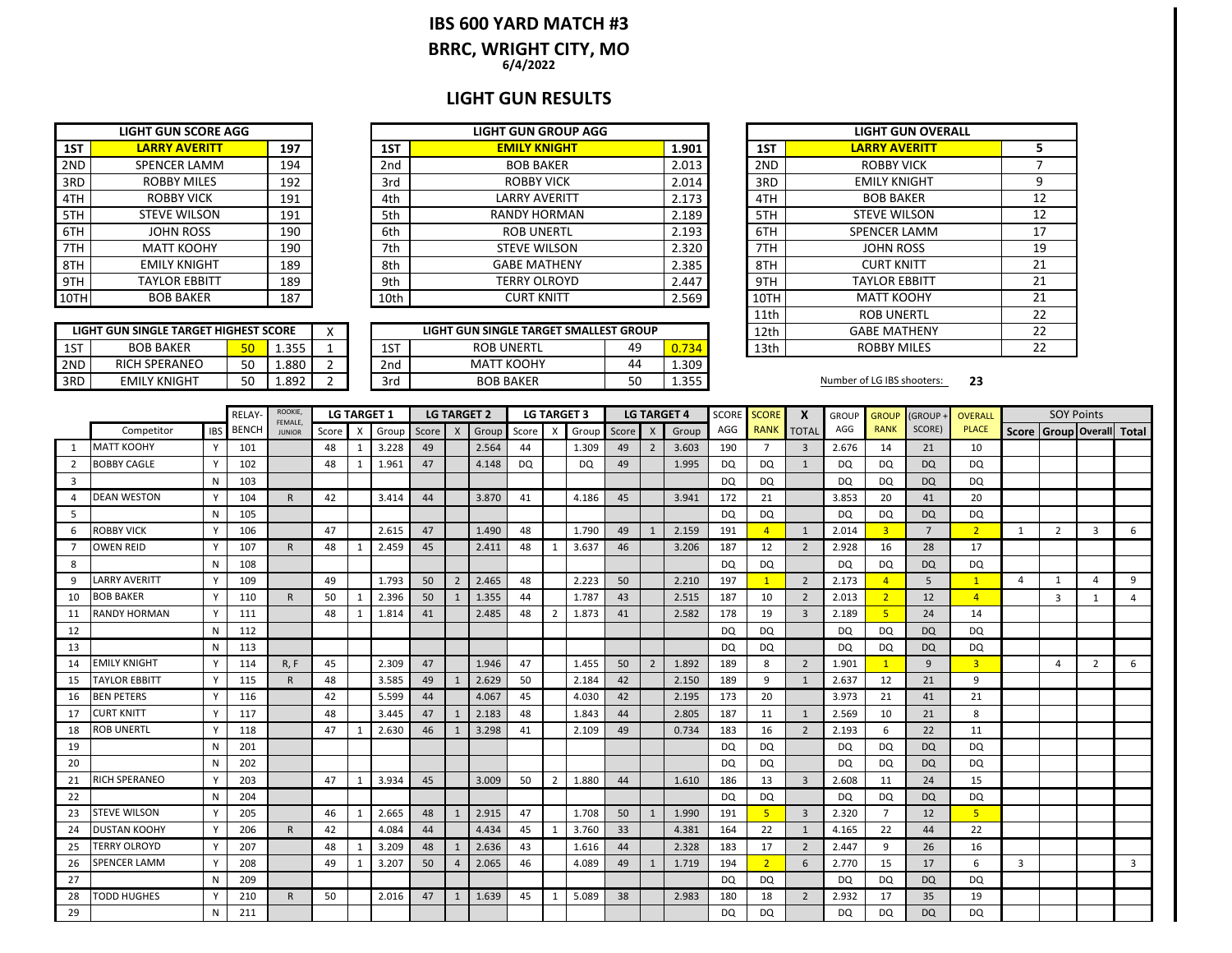|    |                     |            | RELAY-       | ROOKIE,<br>FEMALE. |         | <b>LG TARGET 1</b> |             |    | <b>LG TARGET 2</b> |    | <b>LG TARGET 3</b> |    | <b>LG TARGET 4</b> |     | SCORE SCORE                 |       |             |           | GROUP GROUP GROUP + OVERALL | <b>SOY Points</b>         |  |
|----|---------------------|------------|--------------|--------------------|---------|--------------------|-------------|----|--------------------|----|--------------------|----|--------------------|-----|-----------------------------|-------|-------------|-----------|-----------------------------|---------------------------|--|
|    | Competitor          | <b>IBS</b> | <b>BENCH</b> | <b>JUNIO</b>       | Score I |                    | Group Score |    | X Group Score X    |    | Group Score X      |    | Group              | AGG | J <mark>RANK</mark> TOTAL L | AGG   | <b>RANK</b> | SCORE)    | <b>PLACE</b>                | Score Group Overall Total |  |
| 30 | JOHN ROSS           |            | 212          |                    | 48      |                    | 1.576       | 48 | 2.391              | 46 | 3.574              | 48 | 3.078              | 190 |                             | 2.655 | 13          | 19        |                             |                           |  |
| 31 | <b>GABE MATHENY</b> |            | 213          |                    | 45      |                    | 2.330       | 47 | 2.265              | 44 | 2.869              | 49 | 2.076              | 185 | 14                          | 2.385 |             | 22        | ᅩ                           |                           |  |
| 32 | <b>SCOTT KNIGHT</b> |            | 214          |                    | 42      |                    | 2.143       | 48 | 3.199              | 47 | 3.675              |    | 2.733              | 184 | 15                          | 2.938 | 18          | 33        | 18                          |                           |  |
|    | ROBBY MILES         |            | 215          |                    | 49      |                    | 2.466       | 47 | 3.283              | 49 | 2.739              |    | 3.295              | 192 |                             | 2.946 | 19          | วว<br>22  | 13                          |                           |  |
| 34 |                     |            | 216          |                    |         |                    |             |    |                    |    |                    |    |                    | DQ  | DQ                          | DQ    | DQ          | <b>DQ</b> | DQ                          |                           |  |
| 35 |                     |            | 217          |                    |         |                    |             |    |                    |    |                    |    |                    | DQ  | DQ                          | DQ    | DQ          | <b>DQ</b> | DQ                          |                           |  |
| 36 |                     |            | 218          |                    |         |                    |             |    |                    |    |                    |    |                    | DQ  | DQ                          | DQ    | DQ          | <b>DQ</b> | DQ                          |                           |  |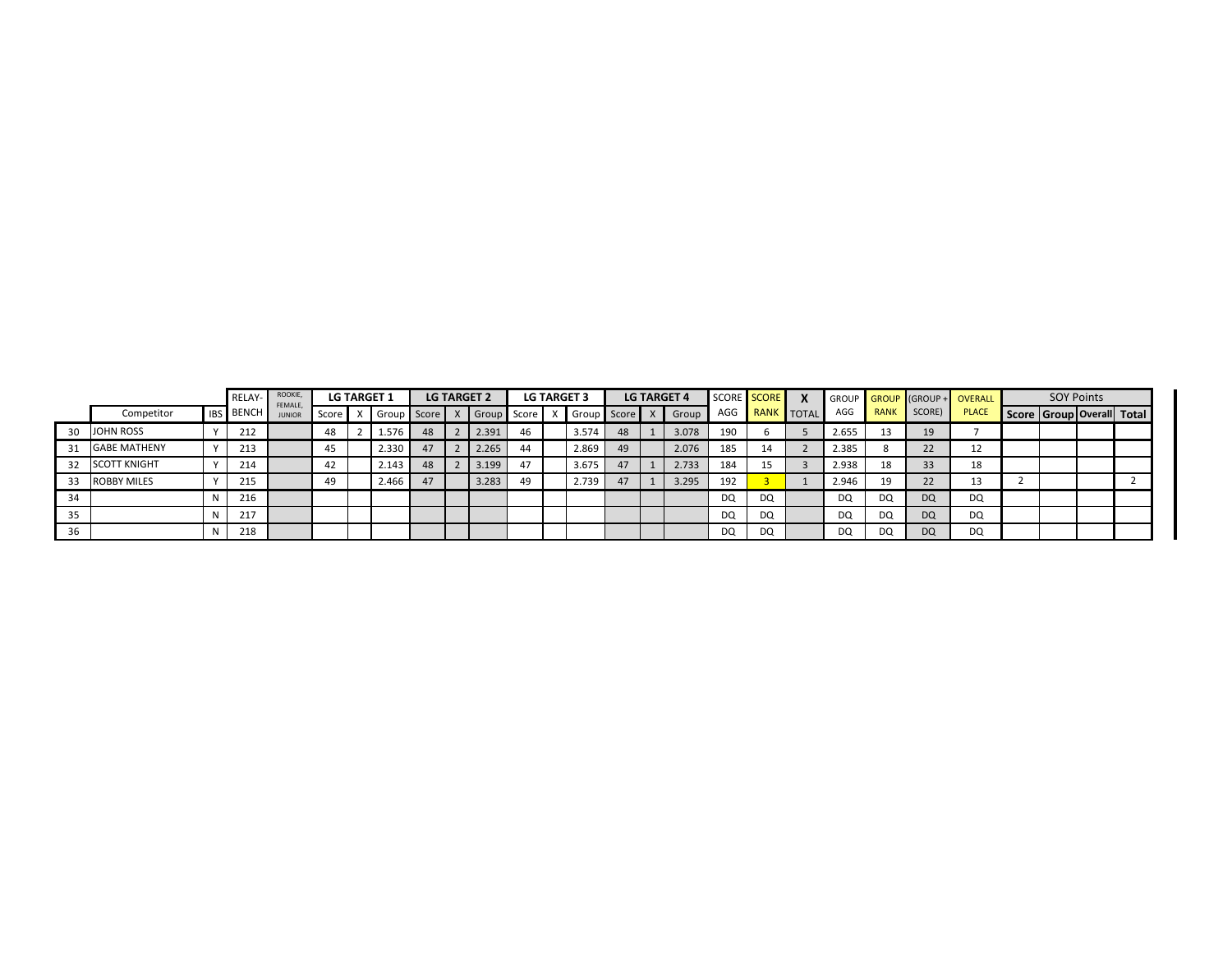### **IBS 600 YARD MATCH #3**

# **BRRC, WRIGHT CITY, MO**

**6/4/2022**

## **HEAVY GUN RESULTS**

|      | <b>HEAVY GUN SCORE AGG</b>                   |                                               |      | <b>HEAVY GUN GROUP AGG</b> |             |      |  |
|------|----------------------------------------------|-----------------------------------------------|------|----------------------------|-------------|------|--|
| 1ST  | <b>JOHN ROSS</b>                             | 195                                           | 1ST  | <b>LARRY AVERITT</b>       | 2.414       | 1ST  |  |
| 2ND  | <b>STEVE WILSON</b>                          | 192                                           | 2nd  | <b>BOB BAKER</b>           | 2.417       | 2ND  |  |
| 3RD  | <b>SPENCER LAMM</b>                          | 190                                           | 3rd  | <b>ROBBY VICK</b>          | 2.458       | 3RD  |  |
| 4TH  | <b>ROBBY VICK</b>                            | 188                                           | 4th  | <b>GABE MATHENY</b>        | 2.514       | 4TH  |  |
| 5TH  | <b>CURT KNITT</b>                            | 188                                           | 5th  | <b>CURT KNITT</b>          | 2.530       | 5TH  |  |
| 6TH  | <b>MATT KOOHY</b>                            | 188                                           | 6th  | <b>STEVE WILSON</b>        | 2.534       | 6TH  |  |
| 7TH. | <b>ROBBY MILES</b>                           | 185                                           | 7th. | <b>RICH SPERANEO</b>       | 2.583       | 7TH  |  |
| 8TH  | <b>RICH SPERANEO</b>                         | 183                                           | 8th  | <b>TERRY OLROYD</b>        | 2.714       | 8TH  |  |
| 9TH  | <b>BOBBY CAGLE</b>                           | 183                                           | 9th  | <b>TAYLOR EBBITT</b>       | 2.824       | 9TH  |  |
| 10TH | <b>SCOTT KNIGHT</b>                          | 181                                           | 10th | <b>SPENCER LAMM</b>        | 2.894       | 10TH |  |
|      |                                              |                                               |      |                            |             | 11th |  |
|      | <b>HEAVY GUN SINGLE TARGET HIGHEST SCORE</b> | <b>HEAVY GUN SINGLE TARGET SMALLEST GROUP</b> | 12th |                            |             |      |  |
| 1ST  | <b>STEVE WILSON</b>                          | 50<br>1.469                                   | 1ST  | <b>BOB BAKER</b>           | 40<br>1.080 | 13th |  |

|     | <b>HEAVY GUN SINGLE TARGET HIGHEST SCORE</b> |          |       | $\lambda$ |     | <b>HEAVY GUN SINGLE TARGET SMALLEST GROUP</b> |           |               | 12th | KNIGHT<br><b>SCOTT</b>     |    |
|-----|----------------------------------------------|----------|-------|-----------|-----|-----------------------------------------------|-----------|---------------|------|----------------------------|----|
| 1ST | <b>STEVE WILSON</b>                          | 50       | 1.469 |           | 1ST | <b>BOB BAKER</b>                              | 40        | .080          | 13th | <b>BOB BAKER</b>           |    |
| 2nd | JOHN ROSS                                    | $\Gamma$ | 1.885 |           | 2ND | <b>RICH SPERANEO</b>                          | 49        | 225<br>⊥. JJJ |      |                            |    |
| 3rd | <b>MATT KOOHY</b>                            | $\Gamma$ | 2.330 |           | 3RD | <b>STEVE WILSON</b>                           | r o<br>JU | 1.469         |      | Number of HG IBS shooters: | 23 |

| <b>IEAVY GUN GROUP AGG</b>     |    |       |                    | <b>HEAVY GUN OVERALL</b> |    |
|--------------------------------|----|-------|--------------------|--------------------------|----|
| <b>LARRY AVERITT</b>           |    | 2.414 | 1ST                | <b>ROBBY VICK</b>        | 7  |
| <b>BOB BAKER</b>               |    | 2.417 | 2ND                | <b>STEVE WILSON</b>      | 8  |
| <b>ROBBY VICK</b>              |    | 2.458 | 3RD                | <b>CURT KNITT</b>        | 10 |
| <b>GABE MATHENY</b>            |    | 2.514 | 4TH                | <b>SPENCER LAMM</b>      | 13 |
| <b>CURT KNITT</b>              |    | 2.530 | 5TH                | <b>LARRY AVERITT</b>     | 15 |
| <b>STEVE WILSON</b>            |    | 2.534 | 6TH                | <b>GABE MATHENY</b>      | 15 |
| <b>RICH SPERANEO</b>           |    | 2.583 | 7TH                | <b>RICH SPERANEO</b>     | 15 |
| <b>TERRY OLROYD</b>            |    | 2.714 | 8TH                | <b>JOHN ROSS</b>         | 15 |
| <b>TAYLOR EBBITT</b>           |    | 2.824 | 9TH                | <b>MATT KOOHY</b>        | 18 |
| <b>SPENCER LAMM</b>            |    | 2.894 | 10TH               | <b>TERRY OLROYD</b>      | 20 |
|                                |    | 11th  | <b>BOBBY CAGLE</b> | 20                       |    |
| N SINGLE TARGET SMALLEST GROUP |    |       | 12th               | <b>SCOTT KNIGHT</b>      | 23 |
| BOB BAKER                      | 40 | 1.080 | 13th               | <b>BOB BAKER</b>         | 24 |

|    |                      |          | <b>RELAY</b>     | ROOKIE,<br>FEMALE, |       | <b>HG TARGET 1</b>        |       |              |                  | <b>HG TARGET 2</b> |       |   | <b>HG TARGET 3</b> |       |   | <b>HG TARGET 4</b> | SCORE     | <b>SCORE</b>   | X              | <b>GROUP</b> | <b>GROUP</b>            | (GROUP+        | <b>OVERALL</b> |                | <b>SOY Points</b> |                           |                |
|----|----------------------|----------|------------------|--------------------|-------|---------------------------|-------|--------------|------------------|--------------------|-------|---|--------------------|-------|---|--------------------|-----------|----------------|----------------|--------------|-------------------------|----------------|----------------|----------------|-------------------|---------------------------|----------------|
|    | Competitor           |          | <b>IBS</b> BENCH | <b>JUNIOR</b>      | Score | $\boldsymbol{\mathsf{X}}$ | Group | Score        | $\boldsymbol{X}$ | Group              | Score | X | Group              | Score | X | Group              | AGG       | <b>RANK</b>    | <b>TOTAL</b>   | AGG          | <b>RANK</b>             | SCORE)         | <b>PLACE</b>   |                |                   | Score Group Overall Total |                |
|    | <b>MATT KOOHY</b>    | Υ        | 101              |                    | 44    |                           | 2.305 | 48           | $\overline{2}$   | 2.141              | 50    |   | 2.330              | 46    |   | 5.616              | 188       | 6              | 3              | 3.098        | 12                      | 18             | 9              |                |                   |                           |                |
|    | <b>BOBBY CAGLE</b>   |          | 102              |                    | 48    |                           | 2.034 | 46           |                  | 2.201              | 45    |   | 3.757              | 44    |   | 3.602              | 183       | 9              |                | 2.899        | 11                      | 20             | 11             |                |                   |                           |                |
| 3  |                      | N        | 103              |                    |       |                           |       |              |                  |                    |       |   |                    |       |   |                    | <b>DQ</b> | <b>DQ</b>      |                | DQ           | DQ                      | <b>DQ</b>      | DQ             |                |                   |                           |                |
|    | <b>DEAN WESTON</b>   | Y        | 104              | R.                 | 46    |                           | 3.756 | 38           |                  | 2.140              | 38    |   | 4.609              | 37    |   | 6.306              | 159       | 18             |                | 4.203        | 22                      | 40             | 22             |                |                   |                           |                |
| 5  |                      |          | 105              |                    |       |                           |       |              |                  |                    |       |   |                    |       |   |                    | <b>DQ</b> | <b>DQ</b>      |                | DQ.          | <b>DQ</b>               | <b>DQ</b>      | <b>DQ</b>      |                |                   |                           |                |
| 6  | ROBBY VICK           |          | 106              |                    | 46    |                           | 2.016 | 49           |                  | 2.182              | 47    |   | 2.726              | 46    |   | 2.908              | 188       | $\overline{4}$ | $\mathbf{1}$   | 2.458        | $\overline{\mathbf{3}}$ | $\overline{7}$ | 1              |                | $\overline{2}$    |                           | $\overline{7}$ |
|    | <b>OWEN REID</b>     |          | 107              | $\mathsf{R}$       | 29    |                           | 4.517 | 50           | 1                | 2.361              | 41    |   | 3.433              | 46    |   | 2.800              | 166       | 15             | $\overline{2}$ | 3.278        | 15                      | 30             | 16             |                |                   |                           |                |
| 8  |                      | N        | 108              |                    |       |                           |       |              |                  |                    |       |   |                    |       |   |                    | DQ.       | <b>DQ</b>      |                | DQ           | <b>DQ</b>               | <b>DQ</b>      | <b>DQ</b>      |                |                   |                           |                |
| 9  | <b>LARRY AVERITT</b> | Y        | 109              |                    | 45    |                           | 1.501 | 42           |                  | 3.379              | 34    |   | 2.875              | 48    |   | 1.902              | 169       | 14             |                | 2.414        |                         | 15             |                |                | $\Delta$          |                           | 4              |
| 10 | <b>BOB BAKER</b>     |          | 110              | R                  | 29    |                           | 3.029 | $\mathbf{0}$ |                  | 2.432              | 40    |   | 1.080              | 44    |   | 3.127              | 113       | 22             |                | 2.417        | $\overline{2}$          | 24             | 13             |                | 3                 |                           | 3              |
| 11 | <b>RANDY HORMAN</b>  | Y        | 111              |                    | 37    |                           | 3.975 | 41           |                  | 3.144              | 36    |   | 3.225              | 41    |   | 3.480              | 155       | 20             |                | 3.456        | 16                      | 36             | 18             |                |                   |                           |                |
| 12 |                      | N        | 112              |                    |       |                           |       |              |                  |                    |       |   |                    |       |   |                    | DQ        | <b>DQ</b>      |                | <b>DQ</b>    | <b>DQ</b>               | <b>DQ</b>      | <b>DQ</b>      |                |                   |                           |                |
| 13 |                      | N        | 113              |                    |       |                           |       |              |                  |                    |       |   |                    |       |   |                    | DQ        | <b>DQ</b>      |                | <b>DQ</b>    | DQ                      | <b>DQ</b>      | <b>DQ</b>      |                |                   |                           |                |
| 14 | <b>EMILY KNIGHT</b>  |          | 114              | R, F               | 32    |                           | 5.456 | 33           |                  | 2.755              | 40    |   | 3.376              | 11    |   | 2.896              | 116       | 21             |                | 3.621        | 19                      | 40             | 21             |                |                   |                           |                |
| 15 | TAYLOR EBBITT        |          | 115              | R.                 | 40    |                           | 3.235 | 49           | $\overline{2}$   | 2.772              | 38    |   | 1.901              | 36    |   | 3.386              | 163       | 16             | $\overline{2}$ | 2.824        | q                       | 25             | 15             |                |                   |                           |                |
| 16 | <b>BEN PETERS</b>    |          | 116              |                    | 32    |                           | 4.048 | 45           |                  | 3.802              | 38    |   | 2.796              | 44    |   | 5.726              | 159       | 17             | $\mathbf{1}$   | 4.093        | 21                      | 38             | 20             |                |                   |                           |                |
| 17 | <b>CURT KNITT</b>    |          | 117              |                    | 49    | $\overline{2}$            | 1.685 | 46           |                  | 2.677              | 49    |   | 2.405              | 44    |   | 3.352              | 188       | 5              | $\overline{3}$ | 2.530        | 5                       | 10             | 3 <sup>1</sup> |                |                   | $\overline{2}$            | $\overline{2}$ |
| 18 | <b>ROB UNERTL</b>    |          | 118              |                    | 47    |                           | 5.423 | 44           |                  | 3.782              | 46    |   | 3.071              | 38    |   | 3.529              | 175       | 13             |                | 3.951        | 20                      | 33             | 17             |                |                   |                           |                |
| 19 |                      | N        | 201              |                    |       |                           |       |              |                  |                    |       |   |                    |       |   |                    | DQ        | DQ             |                | DQ           | DQ                      | <b>DQ</b>      | <b>DQ</b>      |                |                   |                           |                |
| 20 |                      |          | 202              |                    |       |                           |       |              |                  |                    |       |   |                    |       |   |                    | <b>DQ</b> | <b>DQ</b>      |                | <b>DQ</b>    | <b>DQ</b>               | <b>DQ</b>      | DQ             |                |                   |                           |                |
| 21 | RICH SPERANEO        | $\vee$   | 203              |                    | 49    |                           | 1.335 | 46           | 1                | 3.815              | 43    |   | 2.665              | 45    |   | 2.516              | 183       | 8              | $\overline{2}$ | 2.583        | $\mathbf{z}$            | 15             | $\overline{7}$ |                |                   |                           |                |
| 22 |                      | N        | 204              |                    |       |                           |       |              |                  |                    |       |   |                    |       |   |                    | <b>DQ</b> | <b>DQ</b>      |                | <b>DQ</b>    | DQ                      | <b>DQ</b>      | <b>DQ</b>      |                |                   |                           |                |
| 23 | <b>STEVE WILSON</b>  | <b>V</b> | 205              |                    | 50    | $\mathbf{1}$              | 1.469 | 46           |                  | 2.478              | 48    |   | 3.297              | 48    |   | 2.893              | 192       | $\mathcal{D}$  | $\mathcal{L}$  | 2.534        | 6                       | $\mathbf{8}$   | $\overline{2}$ | $\overline{3}$ |                   | 3                         | 6              |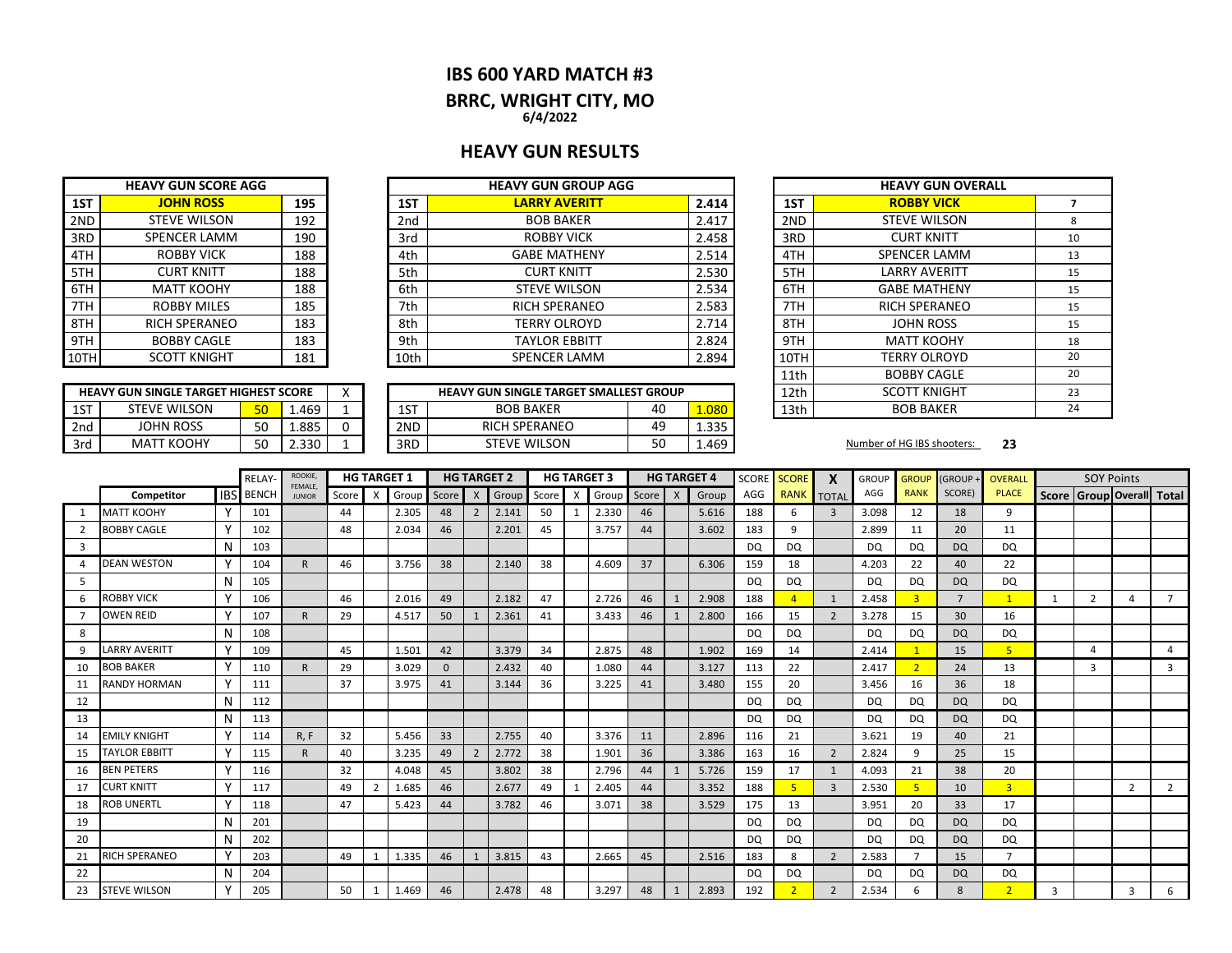|    |                     |              | RELAY-           | ROOKIE,<br>FEMALE. |    |                | <b>HG TARGET 1</b> |       |                | <b>HG TARGET 2</b>          |    | <b>HG TARGET 3</b> |           | <b>HG TARGET 4</b> |           | SCORE SCORE    | X              | <b>GROUP</b> | <b>GROUP</b> | (GROUP+   | <b>OVERALL</b> |                | <b>SOY Points</b>         |   |   |
|----|---------------------|--------------|------------------|--------------------|----|----------------|--------------------|-------|----------------|-----------------------------|----|--------------------|-----------|--------------------|-----------|----------------|----------------|--------------|--------------|-----------|----------------|----------------|---------------------------|---|---|
|    | Competitor          |              | <b>IBS</b> BENCH | <b>JUNIOR</b>      |    |                | Score X Group      | Score | X              | Group Score X Group Score X |    |                    |           | Group              | AGG       | RANK TOTAL     |                | AGG          | <b>RANK</b>  | SCORE)    | <b>PLACE</b>   |                | Score Group Overall Total |   |   |
| 24 | <b>DUSTAN KOOHY</b> |              | 206              | R.                 | 42 |                | 3.957              | 36    |                | 5.383                       | 39 | 4.256              | <b>DQ</b> | <b>DQ</b>          | DQ        | DQ             |                | DQ           | DQ           | <b>DQ</b> | DQ             |                |                           |   |   |
| 25 | <b>TERRY OLROYD</b> |              | 207              |                    | 47 | $\overline{2}$ | 1.990              | 45    |                | 2.995                       | 49 | 2.481              | 37        | 3.390              | 178       | 12             | $\overline{3}$ | 2.714        | 8            | 20        | 10             |                |                           |   |   |
| 26 | <b>SPENCER LAMM</b> |              | 208              |                    | 48 |                | 2.143              | 50    | $\overline{2}$ | 2.339                       | 47 | 3.665              | 45        | 3.427              | 190       |                | 5              | 2.894        | 10           | 13        | $\overline{4}$ | $\overline{2}$ |                           | 1 | 3 |
| 27 |                     | N            | 209              |                    |    |                |                    |       |                |                             |    |                    |           |                    | DQ        | DQ             |                | DQ           | DQ           | <b>DQ</b> | DQ             |                |                           |   |   |
| 28 | <b>TODD HUGHES</b>  |              | 210              | $\mathsf{R}$       | 45 |                | 4.002              | 40    |                | 3.555                       | 44 | 4.545              | 27        | 2.184              | 156       | 19             | 1              | 3.572        | 18           | 37        | 19             |                |                           |   |   |
| 29 |                     | N            | 211              |                    |    |                |                    |       |                |                             |    |                    |           |                    | DQ        | DQ             |                | DQ           | <b>DQ</b>    | <b>DQ</b> | DQ             |                |                           |   |   |
| 30 | <b>JOHN ROSS</b>    |              | 212              |                    | 48 |                | 4.290              | 50    |                | 2.505                       | 50 | 1.885              | 47        | 4.043              | 195       |                | 1              | 3.181        | 14           | 15        | 8              | 4              |                           |   | 4 |
| 31 | <b>GABE MATHENY</b> |              | 213              |                    | 43 |                | 1.725              | 49    |                | 2.265                       | 43 | 1.849              | 45        | 4.216              | 180       | 11             | 1              | 2.514        |              | 15        | 6              |                | $\mathbf{1}$              |   | 1 |
| 32 | <b>SCOTT KNIGHT</b> | $\checkmark$ | 214              |                    | 47 |                | 3.187              | 42    |                | 2.535                       | 48 | 3.186              | 44        | 3.771              | 181       | 10             | $\overline{2}$ | 3.170        | 13           | 23        | 12             |                |                           |   |   |
| 33 | <b>ROBBY MILES</b>  | $\mathbf v$  | 215              |                    | 49 |                | 3.019              | 46    |                | 4.129                       | 45 | 3.395              | 45        | 3.522              | 185       | $\overline{7}$ | 2              | 3.516        | 17           | 24        | 14             |                |                           |   |   |
| 34 |                     | N            | 216              |                    |    |                |                    |       |                |                             |    |                    |           |                    | DQ        | DQ             |                | DQ           | DQ           | <b>DQ</b> | DQ             |                |                           |   |   |
| 35 |                     | N            | 217              |                    |    |                |                    |       |                |                             |    |                    |           |                    | DQ        | DQ             |                | DQ           | DQ           | <b>DQ</b> | <b>DQ</b>      |                |                           |   |   |
| 36 |                     | N            | 218              |                    |    |                |                    |       |                |                             |    |                    |           |                    | DQ        | DQ             |                | DQ           | <b>DQ</b>    | <b>DQ</b> | <b>DQ</b>      |                |                           |   |   |
| 37 |                     | N            | 301              |                    |    |                |                    |       |                |                             |    |                    |           |                    | DQ        | DQ             |                | DQ           | DQ           | <b>DQ</b> | DQ             |                |                           |   |   |
| 38 |                     | N            | 302              |                    |    |                |                    |       |                |                             |    |                    |           |                    | DQ        | DQ             |                | DQ.          | <b>DQ</b>    | <b>DQ</b> | DQ             |                |                           |   |   |
| 39 |                     | N            | 303              |                    |    |                |                    |       |                |                             |    |                    |           |                    | DQ        | DQ             |                | DQ           | DQ           | <b>DQ</b> | DQ             |                |                           |   |   |
| 40 |                     | N            | 304              |                    |    |                |                    |       |                |                             |    |                    |           |                    | DQ        | <b>DQ</b>      |                | DQ           | <b>DQ</b>    | <b>DQ</b> | <b>DQ</b>      |                |                           |   |   |
| 41 |                     | N            | 305              |                    |    |                |                    |       |                |                             |    |                    |           |                    | <b>DQ</b> | DQ             |                | <b>DQ</b>    | DQ           | <b>DQ</b> | DQ             |                |                           |   |   |
| 42 |                     | N            | 306              |                    |    |                |                    |       |                |                             |    |                    |           |                    | <b>DQ</b> | DQ             |                | DQ           | DQ.          | <b>DQ</b> | DQ             |                |                           |   |   |
| 43 |                     | N            | 307              |                    |    |                |                    |       |                |                             |    |                    |           |                    | DQ        | DQ             |                | DQ           | DQ           | <b>DQ</b> | DQ.            |                |                           |   |   |
| 44 |                     | N            | 308              |                    |    |                |                    |       |                |                             |    |                    |           |                    | DQ        | DQ             |                | DQ           | DQ           | <b>DQ</b> | DQ             |                |                           |   |   |
| 45 |                     | N            | 309              |                    |    |                |                    |       |                |                             |    |                    |           |                    | <b>DQ</b> | DQ             |                | <b>DQ</b>    | <b>DQ</b>    | <b>DQ</b> | <b>DQ</b>      |                |                           |   |   |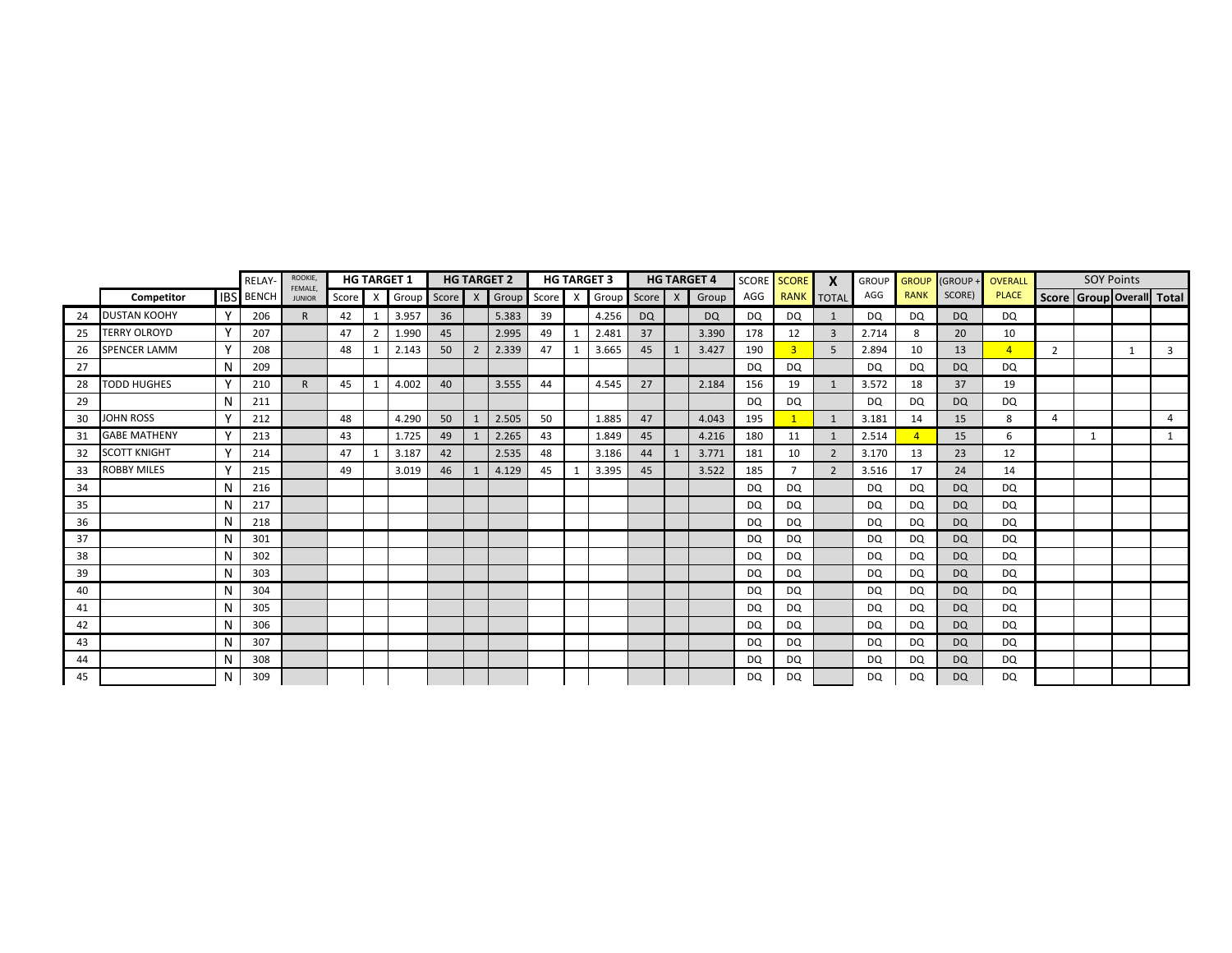### **IBS 600 YARD MATCH #3 BRRC, WRIGHT CITY, MO 6/4/2022**

## **FACTORY GUN RESULTS**

|      | <b>FACTORY GUN SCORE AGG</b> |      |
|------|------------------------------|------|
| 1ST  | H N/A                        | #N/A |
| 2ND  | #N/A                         | #N/A |
| 3RD  | #N/A                         | #N/A |
| 4TH  | #N/A                         | #N/A |
| 5TH  | #N/A                         | #N/A |
| 6TH  | #N/A                         | #N/A |
| 7TH  | #N/A                         | #N/A |
| 8TH  | #N/A                         | #N/A |
| 9TH  | #N/A                         | #N/A |
| 10TH | #N/A                         | #N/A |

|      | <b>FACTORY GUN SCORE AGG</b> |      |      | <b>FACTORY GUN GROUP AGG</b> |       |      | <b>FACTORY GUN OVERALL</b> |      |
|------|------------------------------|------|------|------------------------------|-------|------|----------------------------|------|
| 1ST  | H N/A                        | #N/A | 1ST  | H N/A                        | #N/A  | 1ST  | H N/A                      | #N/A |
| 2ND  | #N/A                         | #N/A | 2nd  | #N/A                         | H N/A | 2ND  | #N/A                       | #N/A |
| 3RD  | #N/A                         | #N/A | 3rd  | #N/A                         | #N/A  | 3RD  | #N/A                       | #N/A |
| 4TH  | #N/A                         | #N/A | 4th  | #N/A                         | #N/A  | 4TH  | #N/A                       | #N/A |
| 5TH  | #N/A                         | #N/A | 5th  | #N/A                         | #N/A  | 5TH  | #N/A                       | #N/A |
| 6TH  | #N/A                         | #N/A | 6th  | #N/A                         | #N/A  | 6TH  | #N/A                       | #N/A |
| 7TH  | #N/A                         | #N/A | 7th  | #N/A                         | H N/A | 7TH  | #N/A                       | #N/A |
| 8TH  | #N/A                         | #N/A | 8th  | #N/A                         | #N/A  | 8TH  | #N/A                       | #N/A |
| 9TH  | #N/A                         | #N/A | 9th  | #N/A                         | H N/A | 9TH  | #N/A                       | #N/A |
| 10TH | #N/A                         | #N/A | 10th | #N/A                         | #N/A  | 10TH | #N/A                       | #N/A |

|     | <b>FACTORY GUN SINGLE TARGET HIGHEST SCORE</b> |       | $\lambda$ |              | FACTORY GUN SINGLE TARGET SMALLEST GROUP |      |         | 12th | #N/A | #N/A |
|-----|------------------------------------------------|-------|-----------|--------------|------------------------------------------|------|---------|------|------|------|
| 1ST |                                                | 0.000 |           | $\sim$<br>∸∸ | #N//                                     | #N/A | H N/A   | 13th | #N/A | #N/A |
| 2ND |                                                | 0.000 |           | 2nd          | #N/A                                     | #N/A | #N/A    | 14th | #N/A | #N/A |
| 3RD |                                                | 0.000 |           | 3rd          | #N/A                                     | #N/A | # $N/A$ | 15th | #N/A | #N// |

|      | <b>FACTORY GUN OVERALL</b> |      |
|------|----------------------------|------|
| 1ST  | H N/A                      | #N/A |
| 2ND  | #N/A                       | #N/A |
| 3RD  | #N/A                       | #N/A |
| 4TH  | #N/A                       | #N/A |
| 5TH  | #N/A                       | #N/A |
| 6TH  | #N/A                       | #N/A |
| 7TH  | #N/A                       | #N/A |
| 8TH  | #N/A                       | #N/A |
| 9TH  | #N/A                       | #N/A |
| 10TH | #N/A                       | #N/A |
| 11th | #N/A                       | #N/A |
| 12th | #N/A                       | #N/A |
| 13th | #N/A                       | #N/A |
| 14th | #N/A                       | #N/A |
| 15th | #N/A                       | #N/A |

**Enter number of shooters for IBS points**

**7**

|     | <b>FACTORY GUN SINGLE TARGET HIGHEST SCORE</b> |       |  |
|-----|------------------------------------------------|-------|--|
| 1ST |                                                | 0.000 |  |
| 2ND |                                                | 0.000 |  |
| 3RD |                                                | n nnn |  |

|                |            |     | RELAY-       | ROOKIE,<br>FEMALE, |         | <b>TARGET 1</b> |       |       | <b>TARGET 2</b> |             | <b>TARGET 3</b> |             | <b>TARGET 4</b> |       | SCORE SCORE |             | $\mathbf{x}$ | <b>GROUP</b> | <b>GROUP</b> | (GROUP+   | <b>OVERALL</b> |   |   | <b>Points</b> |              |
|----------------|------------|-----|--------------|--------------------|---------|-----------------|-------|-------|-----------------|-------------|-----------------|-------------|-----------------|-------|-------------|-------------|--------------|--------------|--------------|-----------|----------------|---|---|---------------|--------------|
|                | Competitor | IBS | <b>BENCH</b> | <b>JUNIOR</b>      | Score X |                 | Group | Score | $\mathsf{X}$    | Group Score | $\mathsf{X}$    | Group Score | $\mathsf{x}$    | Group | AGG         | <b>RANK</b> | <b>TOTAL</b> | AGG          | <b>RANK</b>  | SCORE)    | <b>PLACE</b>   | s | G | OA            | <b>Total</b> |
| 1              |            |     | 101          |                    |         |                 |       |       |                 |             |                 |             |                 |       | <b>DQ</b>   | DQ          |              | DQ           | <b>DQ</b>    | <b>DQ</b> | DQ             |   |   |               | 0            |
| $\overline{2}$ |            |     | 102          |                    |         |                 |       |       |                 |             |                 |             |                 |       | <b>DQ</b>   | DQ          |              | DQ           | DQ           | <b>DQ</b> | <b>DQ</b>      |   |   |               | 0            |
| $\overline{3}$ |            |     | 103          |                    |         |                 |       |       |                 |             |                 |             |                 |       | DQ          | <b>DQ</b>   |              | DQ           | <b>DQ</b>    | <b>DQ</b> | <b>DQ</b>      |   |   |               | 0            |
| 4              |            |     | 104          |                    |         |                 |       |       |                 |             |                 |             |                 |       | DQ          | DQ          |              | DQ           | DQ           | <b>DQ</b> | DQ             |   |   |               | 0            |
| 5              |            |     | 105          |                    |         |                 |       |       |                 |             |                 |             |                 |       | DQ          | <b>DQ</b>   |              | <b>DQ</b>    | <b>DQ</b>    | <b>DQ</b> | <b>DQ</b>      |   |   |               | $\mathbf 0$  |
| 6              |            |     | 106          |                    |         |                 |       |       |                 |             |                 |             |                 |       | DQ          | <b>DQ</b>   |              | <b>DQ</b>    | <b>DQ</b>    | <b>DQ</b> | <b>DQ</b>      |   |   |               | 0            |
| $\overline{7}$ |            |     | 107          |                    |         |                 |       |       |                 |             |                 |             |                 |       | DQ          | DQ          |              | DQ           | <b>DQ</b>    | <b>DQ</b> | DQ             |   |   |               | 0            |
| 8              |            |     | 108          |                    |         |                 |       |       |                 |             |                 |             |                 |       | DQ          | DQ          |              | DQ           | DQ           | <b>DQ</b> | DQ             |   |   |               | 0            |
| 9              |            |     | 109          |                    |         |                 |       |       |                 |             |                 |             |                 |       | DQ          | <b>DQ</b>   |              | <b>DQ</b>    | <b>DQ</b>    | <b>DQ</b> | <b>DQ</b>      |   |   |               | $\mathbf 0$  |
| 10             |            |     | 110          |                    |         |                 |       |       |                 |             |                 |             |                 |       | DQ          | DQ          |              | DQ           | <b>DQ</b>    | <b>DQ</b> | DQ             |   |   |               | 0            |
| 11             |            |     | 111          |                    |         |                 |       |       |                 |             |                 |             |                 |       | DQ          | <b>DQ</b>   |              | <b>DQ</b>    | <b>DQ</b>    | <b>DQ</b> | <b>DQ</b>      |   |   |               | 0            |
| 12             |            |     | 112          |                    |         |                 |       |       |                 |             |                 |             |                 |       | <b>DQ</b>   | <b>DQ</b>   |              | <b>DQ</b>    | <b>DQ</b>    | <b>DQ</b> | <b>DQ</b>      |   |   |               | $\mathbf 0$  |
| 13             |            |     | 113          |                    |         |                 |       |       |                 |             |                 |             |                 |       | DQ          | DQ          |              | DQ           | DQ           | <b>DQ</b> | DQ             |   |   |               | 0            |
| 14             |            |     | 114          |                    |         |                 |       |       |                 |             |                 |             |                 |       | <b>DQ</b>   | <b>DQ</b>   |              | <b>DQ</b>    | <b>DQ</b>    | <b>DQ</b> | <b>DQ</b>      |   |   |               | 0            |
| 15             |            |     | 115          |                    |         |                 |       |       |                 |             |                 |             |                 |       | DQ          | <b>DQ</b>   |              | DQ           | <b>DQ</b>    | <b>DQ</b> | DQ             |   |   |               | 0            |
| 16             |            |     | 116          |                    |         |                 |       |       |                 |             |                 |             |                 |       | DQ          | DQ          |              | DQ           | <b>DQ</b>    | <b>DQ</b> | DQ             |   |   |               | 0            |
| 17             |            |     | 117          |                    |         |                 |       |       |                 |             |                 |             |                 |       | <b>DQ</b>   | <b>DQ</b>   |              | DQ           | <b>DQ</b>    | <b>DQ</b> | <b>DQ</b>      |   |   |               | 0            |
| 18             |            |     | 118          |                    |         |                 |       |       |                 |             |                 |             |                 |       | DQ          | DQ          |              | DQ           | <b>DQ</b>    | <b>DQ</b> | DQ             |   |   |               | 0            |
| 19             |            |     | 201          |                    |         |                 |       |       |                 |             |                 |             |                 |       | DQ          | <b>DQ</b>   |              | <b>DQ</b>    | <b>DQ</b>    | <b>DQ</b> | <b>DQ</b>      |   |   |               | 0            |
| 20             |            |     | 202          |                    |         |                 |       |       |                 |             |                 |             |                 |       | DQ          | <b>DQ</b>   |              | <b>DQ</b>    | <b>DQ</b>    | <b>DQ</b> | <b>DQ</b>      |   |   |               | $\mathbf 0$  |
| 21             |            |     | 203          |                    |         |                 |       |       |                 |             |                 |             |                 |       | DQ          | DQ          |              | DQ           | <b>DQ</b>    | <b>DQ</b> | DQ             |   |   |               | 0            |
| 22             |            |     | 204          |                    |         |                 |       |       |                 |             |                 |             |                 |       | DQ          | DQ          |              | DQ           | DQ           | <b>DQ</b> | DQ             |   |   |               | 0            |
| 23             |            |     | 205          |                    |         |                 |       |       |                 |             |                 |             |                 |       | DQ          | <b>DQ</b>   |              | DQ           | <b>DQ</b>    | <b>DQ</b> | <b>DQ</b>      |   |   |               | 0            |
| 24             |            |     | 206          |                    |         |                 |       |       |                 |             |                 |             |                 |       | DQ          | DQ          |              | <b>DQ</b>    | <b>DQ</b>    | <b>DQ</b> | <b>DQ</b>      |   |   |               | 0            |
| 25             |            |     | 207          |                    |         |                 |       |       |                 |             |                 |             |                 |       | DQ          | DQ          |              | DQ           | <b>DQ</b>    | <b>DQ</b> | DQ             |   |   |               | 0            |
| 26             |            |     | 208          |                    |         |                 |       |       |                 |             |                 |             |                 |       | <b>DQ</b>   | DQ          |              | DQ           | <b>DQ</b>    | <b>DQ</b> | DQ             |   |   |               | 0            |
| 27             |            |     | 209          |                    |         |                 |       |       |                 |             |                 |             |                 |       | <b>DQ</b>   | DQ          |              | <b>DQ</b>    | <b>DQ</b>    | <b>DQ</b> | <b>DQ</b>      |   |   |               | $\Omega$     |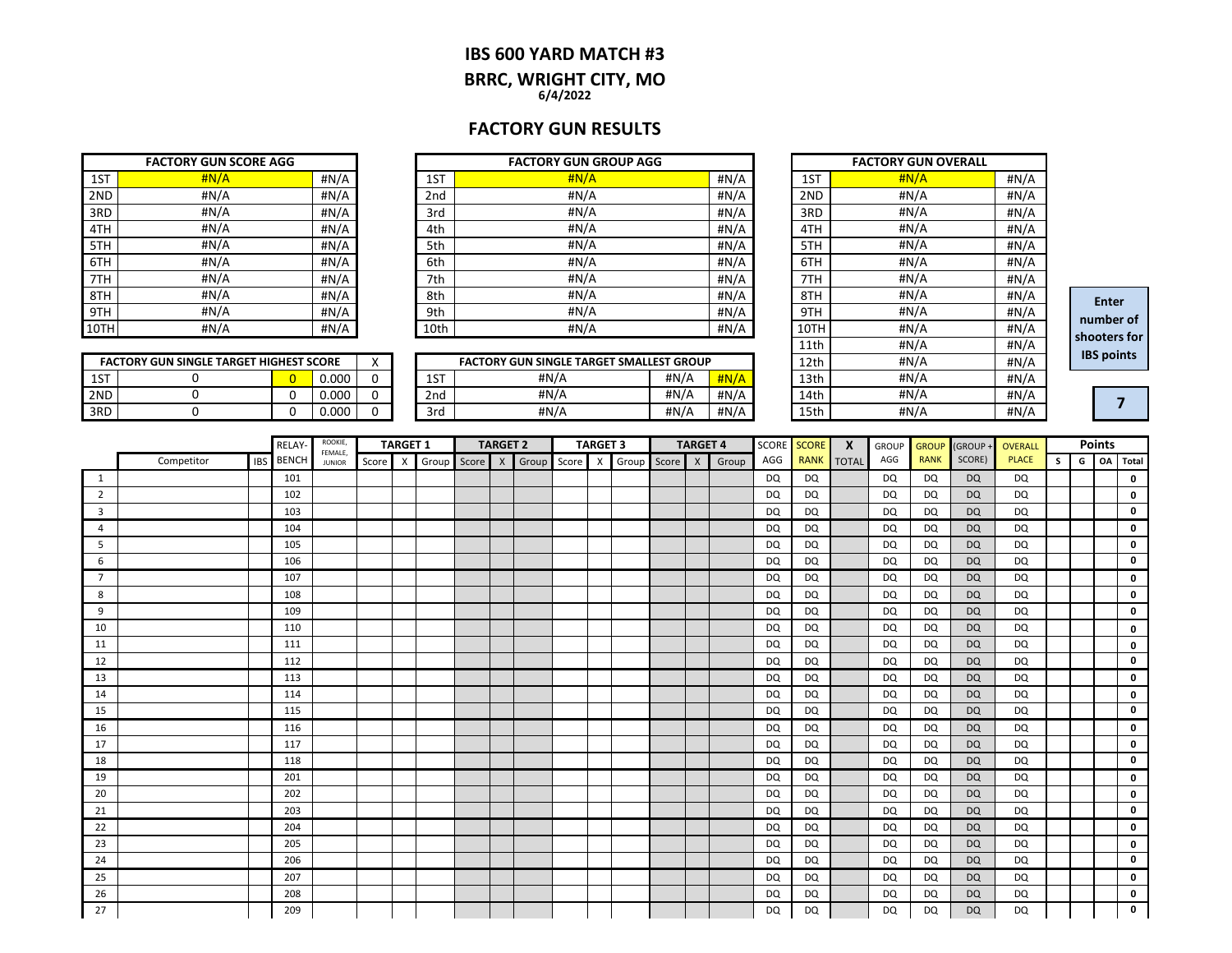### **TACTICAL GUN RESULTS**

|      | <b>TACTICAL GUN SCORE AGG</b> |      |
|------|-------------------------------|------|
| 1ST  | <b>CURT KNITT</b>             | 191  |
| 2ND  | <b>ROB UNERTL</b>             | 186  |
| 3RD  | #N/A                          | #N/A |
| 4TH  | #N/A                          | #N/A |
| 5TH  | #N/A                          | #N/A |
| 6TH  | #N/A                          | #N/A |
| 7TH  | #N/A                          | #N/A |
| 8TH  | #N/A                          | #N/A |
| 9TH  | #N/A                          | #N/A |
| 10TH | #N/A                          | #N/A |

|      | <b>TACTICAL GUN SCORE AGG</b> |      |                 | <b>TACTICAL GUN GROUP AGG</b> |       |                       | <b>TACTICAL GUN OVERALL</b>  |          |
|------|-------------------------------|------|-----------------|-------------------------------|-------|-----------------------|------------------------------|----------|
| 1ST  | <b>CURT KNITT</b>             | 191  | 1ST             | <b>CURT KNITT</b>             | 2.419 | 1ST                   | <b>CURT KNITT</b>            |          |
| 2ND  | <b>ROB UNERTL</b>             | 186  | 2 <sub>nd</sub> | <b>ROB UNERTL</b>             | 2.617 | 2ND                   | <b>ROB UNERTL</b>            | 4        |
| 3RD  | #N/A                          | #N/A | 3rd             | #N/A                          | #N/A  | 3RD                   | #N/A                         | #N/A     |
| 4TH  | #N/A                          | #N/A | 4th             | #N/A                          | #N/A  | 4TH                   | #N/A                         | #N/A     |
| 5TH  | #N/A                          | #N/A | 5th             | #N/A                          | #N/A  | 5TH                   | #N/A                         | #N/A     |
| 6TH  | #N/A                          | #N/A | 6th             | #N/A                          | #N/A  | 6TH                   | H N/A                        | #N/A     |
| 7TH  | #N/A                          | #N/A | 7th             | #N/A                          | #N/A  | 7TH                   | #N/A                         | #N/A     |
| 8TH  | #N/A                          | #N/A | 8th             | #N/A                          | #N/A  | 8TH                   | #N/A                         | #N/A     |
| 9TH  | #N/A                          | #N/A | 9th             | #N/A                          | #N/A  | 9TH                   | H N/A                        | #N/A     |
| 10TH | #N/A                          | #N/A | 10th            | #N/A                          | #N/A  | 10TH                  | #N/A                         | #N/A     |
|      |                               |      |                 |                               |       | $A$ , $A$ , $B$ , $B$ | $\mathbf{u}$ ni $\mathbf{v}$ | $\cdots$ |

|      | TACTICAL GUN SCORE AGG                          |    |       |   |                 | TACTICAL GUN GROUP AGG                    |    |         |                   | <b>TACTICAL GUN OVERALL</b> |       |
|------|-------------------------------------------------|----|-------|---|-----------------|-------------------------------------------|----|---------|-------------------|-----------------------------|-------|
| 1ST  | <b>CURT KNITT</b>                               |    | 191   |   | 1ST             | <b>CURT KNITT</b>                         |    | 2.419   | 1ST               | <b>CURT KNITT</b>           | 2     |
| 2ND  | <b>ROB UNERTL</b>                               |    | 186   |   | 2nd             | <b>ROB UNERTL</b><br>2.617                |    | 2ND     | <b>ROB UNERTL</b> | 4                           |       |
| 3RD  | #N/A                                            |    | #N/A  |   | 3rd             | #N/A<br>#N/A                              |    |         | 3RD               | #N/A                        | H N/A |
| 4TH  | #N/A                                            |    | #N/A  |   | 4th             | #N/A<br>#N/A                              |    |         | 4TH               | #N/A                        | #N/A  |
| 5TH  | #N/A                                            |    | #N/A  |   | 5th             | #N/A<br># $N/A$                           |    |         | 5TH               | #N/A                        | H N/A |
| 6TH  | #N/A                                            |    | #N/A  |   | 6th             | #N/A<br>#N/A                              |    |         | 6TH               | #N/A                        | #N/A  |
| 7TH  | #N/A                                            |    | #N/A  |   | 7th             | #N/A<br>#N/A                              |    | 7TH     | #N/A              | #N/A                        |       |
| 8TH  | #N/A                                            |    | #N/A  |   | 8th             | #N/A<br>#N/A                              |    | 8TH     | #N/A              | #N/A                        |       |
| 9TH  | #N/A                                            |    | #N/A  |   | 9th             | #N/A                                      |    | # $N/A$ | 9TH               | #N/A                        | #N/A  |
| 10TH | #N/A                                            |    | #N/A  |   | 10th            | #N/A                                      |    | #N/A    | 10TH              | #N/A                        | #N/A  |
|      |                                                 |    |       |   |                 |                                           |    |         | 11th              | #N/A                        | #N/A  |
|      | <b>TACTICAL GUN SINGLE TARGET HIGHEST SCORE</b> |    |       | X |                 | TACTICAL GUN SINGLE TARGET SMALLEST GROUP |    |         | 12th              | #N/A                        | #N/A  |
| 1ST  | <b>CURT KNITT</b>                               | 49 | 2.753 |   | 1ST             | <b>CURT KNITT</b>                         | 46 | 1.123   | 13th              | #N/A                        | #N/A  |
| 2ND  | <b>CURT KNITT</b>                               | 49 | 2.857 |   | 2 <sub>nd</sub> | <b>ROB UNERTL</b>                         | 48 | 1.91    | 14th              | #N/A                        | #N/A  |
| 3RD  | <b>ROB UNERTL</b>                               | 48 | 1.910 |   | 3rd             | <b>ROB UNERTL</b>                         | 47 | 2.285   | 15th              | #N/A                        | #N/A  |

**Enter number of shooters for IBS points**

| <b>ND</b>      | <b>CURT KNITT</b> |            | 49           | 2.857              | $\mathbf{1}$   |                 | 2nd   |       |                           | <b>ROB UNERTL</b> |       |                           |       | 48    |                           | 1.91  |              | 14th           |                |                | #N/A           |                | H N/A          |              |              |               | $\overline{\mathbf{z}}$ |
|----------------|-------------------|------------|--------------|--------------------|----------------|-----------------|-------|-------|---------------------------|-------------------|-------|---------------------------|-------|-------|---------------------------|-------|--------------|----------------|----------------|----------------|----------------|----------------|----------------|--------------|--------------|---------------|-------------------------|
| <b>RD</b>      | <b>ROB UNERTL</b> |            | 48           | 1.910              | $\overline{2}$ |                 | 3rd   |       |                           | <b>ROB UNERTL</b> |       |                           |       | 47    |                           | 2.285 |              | 15th           |                |                | #N/A           |                | #N/A           |              |              |               |                         |
|                |                   |            |              |                    |                |                 |       |       |                           |                   |       |                           |       |       |                           |       |              |                |                |                |                |                |                |              |              |               |                         |
|                |                   |            | RELAY-       | ROOKIE,<br>FEMALE, |                | <b>TARGET 1</b> |       |       | <b>TARGET 2</b>           |                   |       | <b>TARGET 3</b>           |       |       | <b>TARGET 4</b>           |       | <b>SCORE</b> | <b>SCORE</b>   | $\mathbf{x}$   | <b>GROUP</b>   | <b>GROUP</b>   | (GROUP -       | <b>OVERALL</b> |              |              | <b>Points</b> |                         |
|                | Competitor        | <b>IBS</b> | <b>BENCH</b> | <b>JUNIOR</b>      | Score          | $\mathsf{x}$    | Group | Score | $\boldsymbol{\mathsf{X}}$ | Group             | Score | $\boldsymbol{\mathsf{X}}$ | Group | Score | $\boldsymbol{\mathsf{x}}$ | Group | AGG          | <b>RANK</b>    | <b>TOTAL</b>   | AGG            | <b>RANK</b>    | SCORE)         | <b>PLACE</b>   | $\mathsf{s}$ | G            |               | OA Total                |
| 1              |                   |            | 101          |                    |                |                 |       |       |                           |                   |       |                           |       |       |                           |       | DQ           | <b>DQ</b>      |                | DQ             | <b>DQ</b>      | <b>DQ</b>      | DQ             |              |              |               | $\pmb{0}$               |
| $\overline{2}$ |                   |            | 102          |                    |                |                 |       |       |                           |                   |       |                           |       |       |                           |       | DQ           | <b>DQ</b>      |                | <b>DQ</b>      | DQ             | <b>DQ</b>      | DQ             |              |              |               | $\pmb{\mathsf{o}}$      |
| 3              |                   |            | 103          |                    |                |                 |       |       |                           |                   |       |                           |       |       |                           |       | DQ           | DQ             |                | <b>DQ</b>      | <b>DQ</b>      | <b>DQ</b>      | DQ             |              |              |               | 0                       |
| 4              |                   |            | 104          |                    |                |                 |       |       |                           |                   |       |                           |       |       |                           |       | DQ           | DQ             |                | DQ             | <b>DQ</b>      | <b>DQ</b>      | DQ             |              |              |               | $\pmb{\mathsf{o}}$      |
| 5              |                   |            | 105          |                    |                |                 |       |       |                           |                   |       |                           |       |       |                           |       | DQ           | <b>DQ</b>      |                | <b>DQ</b>      | <b>DQ</b>      | <b>DQ</b>      | DQ             |              |              |               | $\pmb{0}$               |
| 6              |                   |            | 106          |                    |                |                 |       |       |                           |                   |       |                           |       |       |                           |       | <b>DQ</b>    | <b>DQ</b>      |                | DQ             | <b>DQ</b>      | <b>DQ</b>      | DQ             |              |              |               | $\pmb{\mathsf{o}}$      |
| $\overline{7}$ |                   |            | 107          |                    |                |                 |       |       |                           |                   |       |                           |       |       |                           |       | <b>DQ</b>    | <b>DQ</b>      |                | DQ             | <b>DQ</b>      | <b>DQ</b>      | DQ             |              |              |               | $\mathbf 0$             |
| $\bf 8$        |                   |            | 108          |                    |                |                 |       |       |                           |                   |       |                           |       |       |                           |       | DQ           | DQ             |                | DQ             | DQ             | <b>DQ</b>      | DQ             |              |              |               | $\pmb{\mathsf{o}}$      |
| 9              |                   |            | 109          |                    |                |                 |       |       |                           |                   |       |                           |       |       |                           |       | <b>DQ</b>    | <b>DQ</b>      |                | <b>DQ</b>      | DQ             | <b>DQ</b>      | DQ             |              |              |               | $\pmb{0}$               |
| 10             |                   |            | 110          |                    |                |                 |       |       |                           |                   |       |                           |       |       |                           |       | DQ           | <b>DQ</b>      |                | DQ             | <b>DQ</b>      | <b>DQ</b>      | DQ             |              |              |               | $\pmb{0}$               |
| 11             |                   |            | 111          |                    |                |                 |       |       |                           |                   |       |                           |       |       |                           |       | DQ           | <b>DQ</b>      |                | DQ             | <b>DQ</b>      | <b>DQ</b>      | DQ             |              |              |               | $\pmb{0}$               |
| 12             |                   |            | 112          |                    |                |                 |       |       |                           |                   |       |                           |       |       |                           |       | DQ           | <b>DQ</b>      |                | DQ             | <b>DQ</b>      | <b>DQ</b>      | DQ             |              |              |               | $\pmb{0}$               |
| 13             |                   |            | 113          |                    |                |                 |       |       |                           |                   |       |                           |       |       |                           |       | DQ           | <b>DQ</b>      |                | DQ             | <b>DQ</b>      | <b>DQ</b>      | DQ             |              |              |               | $\pmb{\mathsf{o}}$      |
| 14             |                   |            | 114          |                    |                |                 |       |       |                           |                   |       |                           |       |       |                           |       | DQ           | <b>DQ</b>      |                | DQ             | <b>DQ</b>      | <b>DQ</b>      | DQ             |              |              |               | $\pmb{\mathsf{o}}$      |
| 15             |                   |            | 115          |                    |                |                 |       |       |                           |                   |       |                           |       |       |                           |       | DQ           | DQ             |                | DQ             | <b>DQ</b>      | <b>DQ</b>      | DQ             |              |              |               | $\pmb{0}$               |
| 16             |                   |            | 116          |                    |                |                 |       |       |                           |                   |       |                           |       |       |                           |       | DQ           | <b>DQ</b>      |                | DQ             | <b>DQ</b>      | <b>DQ</b>      | DQ             |              |              |               | $\pmb{0}$               |
| 17             |                   |            | 117          |                    |                |                 |       |       |                           |                   |       |                           |       |       |                           |       | DQ           | <b>DQ</b>      |                | <b>DQ</b>      | <b>DQ</b>      | <b>DQ</b>      | DQ             |              |              |               | $\pmb{\mathsf{o}}$      |
| 18             |                   |            | 118          |                    |                |                 |       |       |                           |                   |       |                           |       |       |                           |       | DQ           | <b>DQ</b>      |                | DQ             | DQ             | <b>DQ</b>      | DQ             |              |              |               | $\mathbf 0$             |
| 19             |                   |            | 201          |                    |                |                 |       |       |                           |                   |       |                           |       |       |                           |       | DQ           | <b>DQ</b>      |                | <b>DQ</b>      | <b>DQ</b>      | <b>DQ</b>      | DQ             |              |              |               | $\pmb{0}$               |
| 20             |                   |            | 202          |                    |                |                 |       |       |                           |                   |       |                           |       |       |                           |       | DQ           | <b>DQ</b>      |                | <b>DQ</b>      | <b>DQ</b>      | <b>DQ</b>      | DQ             |              |              |               | $\pmb{\mathsf{o}}$      |
| 21             |                   |            | 203          |                    |                |                 |       |       |                           |                   |       |                           |       |       |                           |       | DQ           | <b>DQ</b>      |                | DQ             | DQ             | <b>DQ</b>      | DQ             |              |              |               | $\pmb{0}$               |
| 22             |                   |            | 204          |                    |                |                 |       |       |                           |                   |       |                           |       |       |                           |       | DQ           | DQ             |                | DQ             | DQ             | <b>DQ</b>      | DQ             |              |              |               | $\pmb{0}$               |
| 23             |                   |            | 205          |                    |                |                 |       |       |                           |                   |       |                           |       |       |                           |       | DQ           | <b>DQ</b>      |                | DQ             | DQ             | <b>DQ</b>      | DQ             |              |              |               | $\mathbf 0$             |
| 24             |                   |            | 206          |                    |                |                 |       |       |                           |                   |       |                           |       |       |                           |       | DQ           | <b>DQ</b>      |                | DQ             | DQ             | <b>DQ</b>      | DQ             |              |              |               | $\pmb{\mathsf{o}}$      |
| 25             |                   |            | 207          |                    |                |                 |       |       |                           |                   |       |                           |       |       |                           |       | DQ           | <b>DQ</b>      |                | DQ             | <b>DQ</b>      | <b>DQ</b>      | DQ             |              |              |               | $\pmb{\mathsf{o}}$      |
| 26             |                   |            | 208          |                    |                |                 |       |       |                           |                   |       |                           |       |       |                           |       | DQ           | <b>DQ</b>      |                | <b>DQ</b>      | <b>DQ</b>      | <b>DQ</b>      | DQ             |              |              |               | $\mathbf 0$             |
| 27             |                   |            | 209          |                    |                |                 |       |       |                           |                   |       |                           |       |       |                           |       | DQ           | DQ             |                | <b>DQ</b>      | <b>DQ</b>      | <b>DQ</b>      | DQ             |              |              |               | $\pmb{0}$               |
| 28             |                   |            | 210          |                    |                |                 |       |       |                           |                   |       |                           |       |       |                           |       | DQ           | <b>DQ</b>      |                | DQ             | <b>DQ</b>      | <b>DQ</b>      | DQ             |              |              |               | $\pmb{0}$               |
| 29             |                   |            | 211          |                    |                |                 |       |       |                           |                   |       |                           |       |       |                           |       | DQ           | <b>DQ</b>      |                | <b>DQ</b>      | <b>DQ</b>      | <b>DQ</b>      | DQ             |              |              |               | $\pmb{\mathsf{o}}$      |
| 30             |                   |            | 212          |                    |                |                 |       |       |                           |                   |       |                           |       |       |                           |       | DQ           | <b>DQ</b>      |                | DQ             | <b>DQ</b>      | <b>DQ</b>      | DQ             |              |              |               | $\pmb{\mathsf{o}}$      |
| 31             |                   |            | 213          |                    |                |                 |       |       |                           |                   |       |                           |       |       |                           |       | DQ           | <b>DQ</b>      |                | DQ             | <b>DQ</b>      | <b>DQ</b>      | DQ             |              |              |               | $\mathbf 0$             |
| 32             |                   |            | 214          |                    |                |                 |       |       |                           |                   |       |                           |       |       |                           |       | DQ           | <b>DQ</b>      |                | <b>DQ</b>      | DQ             | <b>DQ</b>      | DQ             |              |              |               | $\pmb{0}$               |
| 33             |                   |            | 215          |                    |                |                 |       |       |                           |                   |       |                           |       |       |                           |       | DQ           | <b>DQ</b>      |                | DQ             | <b>DQ</b>      | <b>DQ</b>      | DQ             |              |              |               | $\mathbf 0$             |
| 34             |                   |            | 216          |                    |                |                 |       |       |                           |                   |       |                           |       |       |                           |       | DQ           | <b>DQ</b>      |                | D <sub>Q</sub> | <b>DQ</b>      | <b>DQ</b>      | DQ             |              |              |               | $\mathbf 0$             |
| 35             | <b>CURT KNITT</b> |            | 217          |                    | 46             |                 | 1.123 | 47    |                           | 2.943             | 49    | $\overline{2}$            | 2.753 | 49    | $\mathbf{1}$              | 2.857 | 191          | 1              | $\overline{3}$ | 2.419          | $\mathbf{1}$   | $\overline{2}$ | 1              | $\mathbf{1}$ | $\mathbf{1}$ | $\mathbf{1}$  | 3                       |
| 36             | <b>ROB UNERTL</b> |            | 218          |                    | 43             |                 | 3.356 | 48    | $\overline{2}$            | 1.910             | 47    | $\mathbf{1}$              | 2.285 | 48    |                           | 2.918 | 186          | $\overline{2}$ | $\overline{3}$ | 2.617          | $\overline{2}$ | $\overline{4}$ | 2 <sup>1</sup> | $\mathbf 0$  | $\pmb{0}$    | $\mathbf 0$   | $\mathbf 0$             |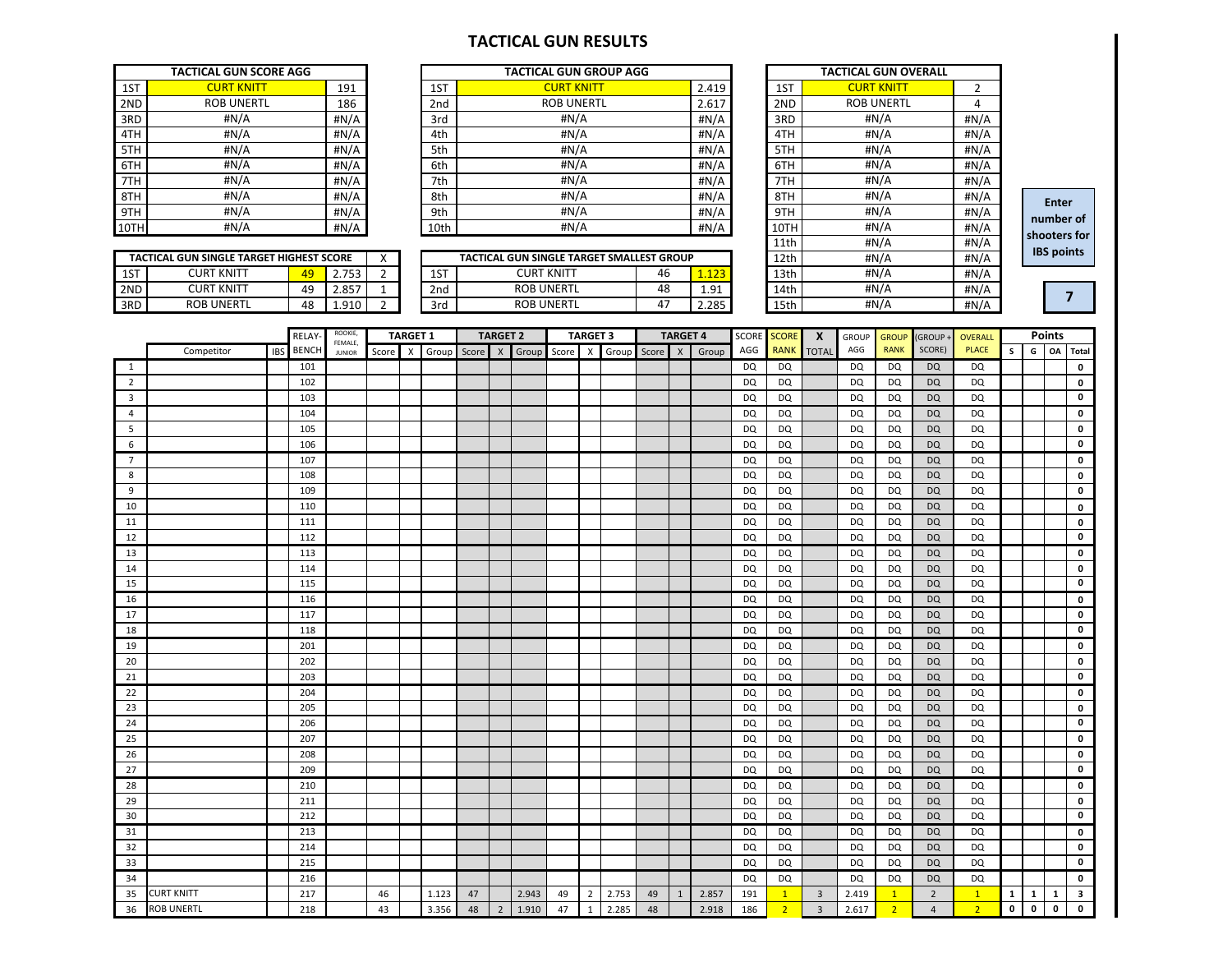## **BRRC, WRIGHT CITY, MO Light Gun Equipment List 6/4/2022**

|                | Competitor           |    | Caliber         | Action        | <b>Barrel</b>   | Stock             | Scope                                  | Powder       | <b>Bullet</b>    | Gunsmith                |
|----------------|----------------------|----|-----------------|---------------|-----------------|-------------------|----------------------------------------|--------------|------------------|-------------------------|
| $\mathbf{1}$   | <b>RANDY HORMAN</b>  |    | LG 6MM HAMMER   | <b>BAT</b>    | LEDERER         | LRB               | NIGHTFORCE 12-42                       | VARGET       | <b>BARTS 103</b> | <b>SELF</b>             |
| $\overline{2}$ | <b>TODD HUGHES</b>   | LG | 6BR             | <b>BAT</b>    | <b>KRIEGER</b>  | <b>ROY HUNTER</b> | Mar-60                                 | VARGET       | <b>BARTS 105</b> | <b>B BAKER</b>          |
| $\mathbf{3}$   | <b>BOB BAKER</b>     | LG | 6BR             | <b>BAT</b>    | <b>KRIEGER</b>  | <b>ROY HUNTER</b> | <b>NIGHTFORCE</b>                      | VARGET       | <b>BARTS 105</b> | <b>SELF</b>             |
| 4              | <b>OWEN REID</b>     | LG | 6BR             | <b>BAT</b>    | <b>BRUX</b>     | <b>WOODEN</b>     | NIGHTFORCE 55                          | VARGET       | <b>BARTS 103</b> | D Q GUNSMITHING         |
| 5              | <b>ROBBY MILES</b>   | LG | 6BR             | <b>BAT</b>    | <b>HAWKHILL</b> | ST 1000           | NIGHTFORCE 55                          | VARGET       | <b>BARTS 103</b> | <b>D Q GUNSMITHING</b>  |
| 6              | <b>TAYLOR EBBITT</b> | LG | 6 MM            | <b>BAT</b>    | <b>HAWKHILL</b> | ST 1000           | NIGHTFORCE 55                          | VARGET       | <b>BARTS</b>     | <b>D Q GUNSMITHING</b>  |
| $\overline{7}$ | <b>ROBBY VICK</b>    | LG | 6 BRAI          | <b>BAT</b>    | <b>BARTLEIN</b> | LRB               | KAHLES 50                              | H4895        | <b>BARTS</b>     | WHEELER                 |
| 8              | <b>TERRY OLROYD</b>  | LG | 6 BRA           | <b>BAT</b>    | <b>KRIEGER</b>  | ST 1000           | NIGHTFORCE 55                          | H4895        | <b>BARTS 103</b> | SPERANEO                |
| 9              | <b>LARRY AVERITT</b> | LG | 6 BRAI          | <b>BAT</b>    | LEDERER         | <b>SCOVILLE</b>   | Mar-80                                 | H4895        | VT 103           | <b>B. STEVENS</b>       |
| 10             | RICH SPERANEO        | LG | 6 BRA           | <b>BAT</b>    | <b>BARTLEIN</b> | LRB               | VORTEX 60                              | H4895        | <b>BARTS 103</b> | <b>SELF</b>             |
| 11             | <b>BOBBY CAGLE</b>   | LG | 6BR             | <b>BAT</b>    | <b>KRIEGER</b>  | <b>TRACKER</b>    | NIGHTFORCE 12-42                       | VARGET       | BERGER 105       | <b>DJJONES</b>          |
| 12             | <b>DEAN WESTON</b>   | LG | 6 BRA           | <b>BAT</b>    | <b>KRIEGER</b>  | LRB               | VORTEX 60                              | 8208         | <b>BARTS 105</b> | <b>WHEELER</b>          |
| 13             | <b>SPENCER LAMM</b>  | LG | <b>DASHER</b>   | <b>BAT</b>    | <b>BRUX</b>     | <b>KELBY</b>      | NIGHTFORCE 12-42                       |              | VT               | <b>SELF</b>             |
| 14             | <b>GABE MATHENY</b>  | LG | 6 BRA           | <b>BAT</b>    | <b>BRUX</b>     | <b>HAMMERHEAD</b> | NIGHTFORCE 55                          | H4895        | <b>BARTS 103</b> | <b>STEVENS ACCURACY</b> |
| 15             | <b>STEVE WILSON</b>  |    | LG 6 MM HAMMER  | <b>BAT</b>    | LEDERER         | <b>PRT</b>        | NIGHTFORCE 12-42                       |              | HAMMER 103       | <b>HORMAN</b>           |
| 16             | <b>DUSTAN KOOHY</b>  | LG | 6 MM            | <b>BORDEN</b> | <b>KRIEGER</b>  |                   | NIGHTFORCE 12-42                       | VARGET       | BERGER 105       | <b>BIGELOW</b>          |
| 17             | <b>JOHN ROSS</b>     | LG | 6BR             | <b>BAT</b>    | <b>HAWKHILL</b> | ST 1000           | NIGHTFORCE 55                          | VARGET       | VT 103           | <b>HONGISTO</b>         |
| 18             | <b>MATT KOOHY</b>    | LG | <b>6 DASHER</b> | <b>BAT</b>    | <b>KRIEGER</b>  | ST 1000           | NIGHTFORCE 55                          | <b>RL-15</b> | VT 103           | <b>BIGELOW / KOOHY</b>  |
| 19             | <b>BEN PETERS</b>    | LG | 6 MM            | <b>PANDA</b>  | <b>BRUX</b>     | ST 1000           | Mar-60                                 | VARGET       | VT 103           | <b>SELF</b>             |
| 20             | <b>EMILY KNIGHT</b>  | LG | 6 MM            | <b>BAT</b>    | <b>HAWKHILL</b> |                   | <b>CHARLIE SIEBER NIGHTFORCE 12-42</b> | VARGET       | VT 103           | <b>HONGISTO</b>         |
| 21             | <b>SCOTT KNIGHT</b>  | LG | 6 MM            | <b>BAT</b>    | LEDERER         | <b>PRT</b>        | NIGHTFORCE 12-42                       | VARGET       | <b>BARTS 103</b> | <b>HONGISTO</b>         |
| 22             | <b>CURT KNITT</b>    | LG | 6 BRA           | <b>BAT</b>    | <b>BARTLEIN</b> | <b>CTK</b>        | NIGHTFORCE 55                          | H4895        | VT 103           | <b>CTK</b>              |
| 23             | <b>ROB UNERTL</b>    | LG | 6 BRA-C         | <b>BAT</b>    | <b>KRIEGER</b>  | ST 1000           | NIGHTFORCE 55                          | VARGET       | <b>BARTS 105</b> | <b>UNERTL</b>           |
| 24             |                      | LG |                 |               |                 |                   |                                        |              |                  |                         |
| 25             |                      | LG |                 |               |                 |                   |                                        |              |                  |                         |
| 26             |                      | LG |                 |               |                 |                   |                                        |              |                  |                         |
| 27             |                      | LG |                 |               |                 |                   |                                        |              |                  |                         |
| 28             |                      | LG |                 |               |                 |                   |                                        |              |                  |                         |
| 29             |                      | LG |                 |               |                 |                   |                                        |              |                  |                         |
| 30             |                      | LG |                 |               |                 |                   |                                        |              |                  |                         |
| 31             |                      | LG |                 |               |                 |                   |                                        |              |                  |                         |
| 32             |                      | LG |                 |               |                 |                   |                                        |              |                  |                         |
| 33             |                      | LG |                 |               |                 |                   |                                        |              |                  |                         |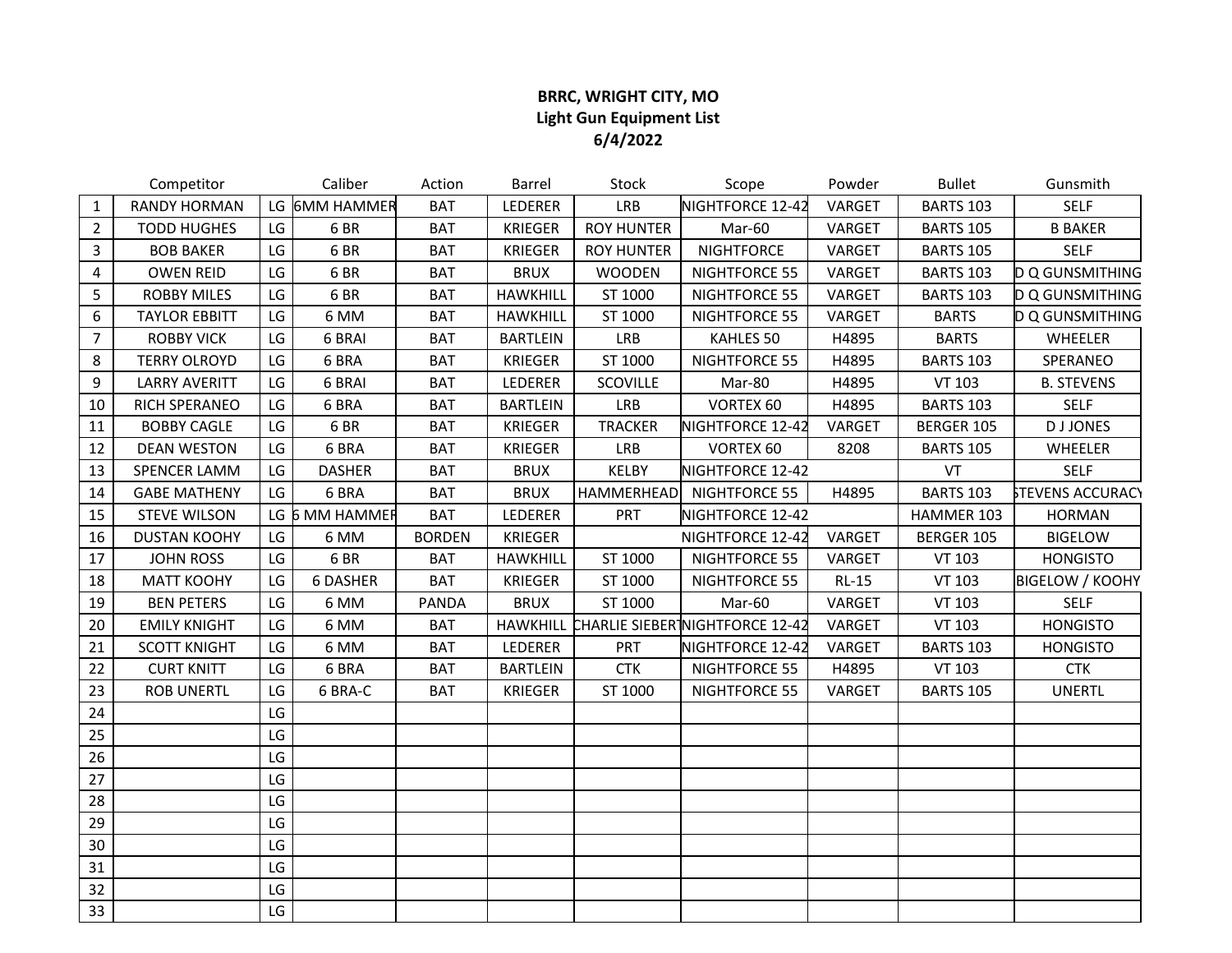## **BRRC, WRIGHT CITY, MO Light Gun Equipment List 6/4/2022**

|    | Competitor | Caliber | Action | Barrel | Stock | Scope | Powder | <b>Bullet</b> | Gunsmith |
|----|------------|---------|--------|--------|-------|-------|--------|---------------|----------|
| 34 | LG         |         |        |        |       |       |        |               |          |
| 35 | LG         |         |        |        |       |       |        |               |          |
| 36 | LG         |         |        |        |       |       |        |               |          |
| 37 | LG         |         |        |        |       |       |        |               |          |
| 38 | LG         |         |        |        |       |       |        |               |          |
| 39 | LG         |         |        |        |       |       |        |               |          |
| 40 | LG         |         |        |        |       |       |        |               |          |
| 41 | LG         |         |        |        |       |       |        |               |          |
| 42 | LG         |         |        |        |       |       |        |               |          |
| 43 | LG         |         |        |        |       |       |        |               |          |
| 44 | LG         |         |        |        |       |       |        |               |          |
| 45 | LG         |         |        |        |       |       |        |               |          |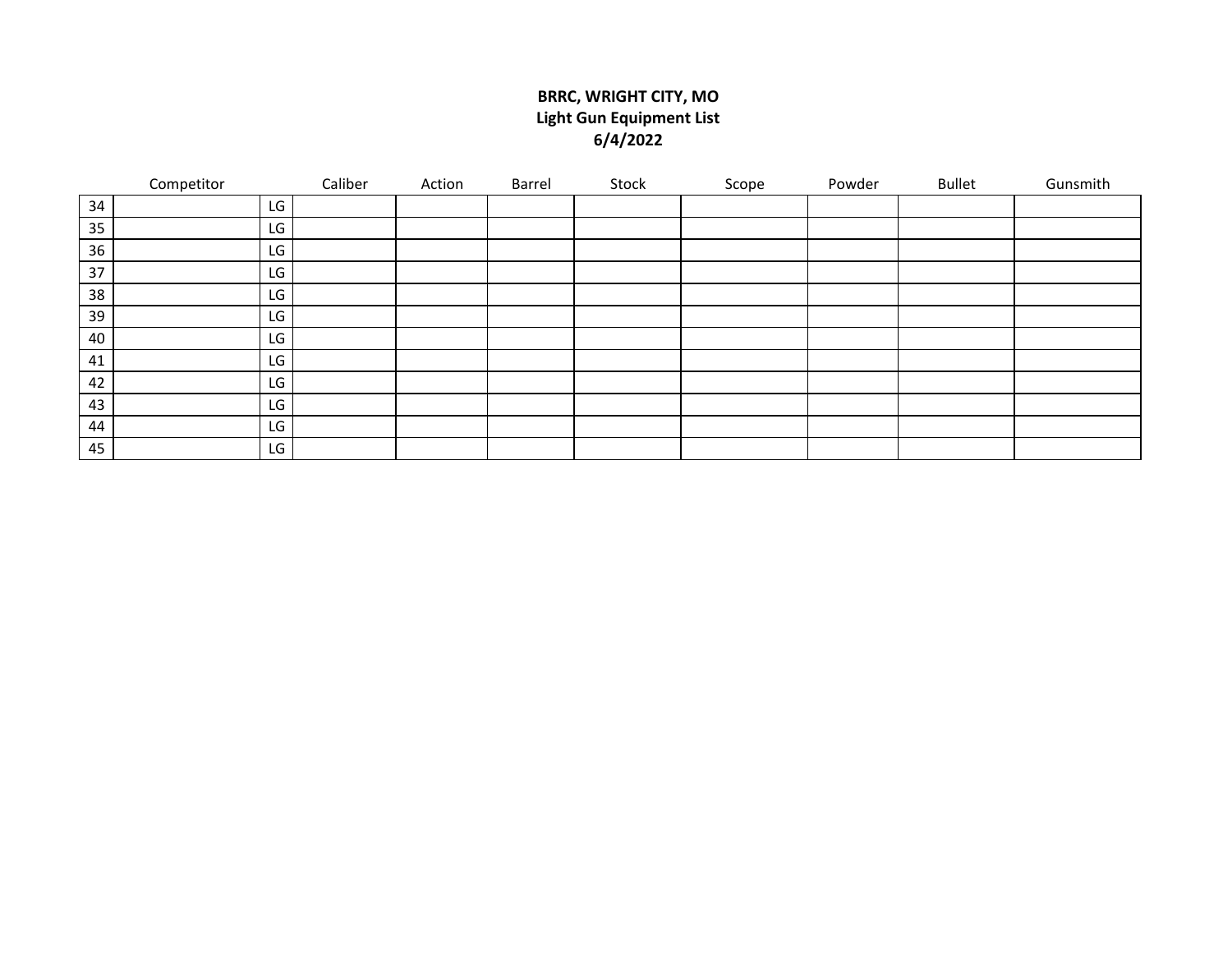## **BRRC, WRIGHT CITY, MO Heavy Gun Equipment List 6/4/2022**

|                | Competitor           |    | Caliber            | Action        | Barrel          | Stock                  | Scope                | Powder  | <b>Bullet</b>    | Gunsmith               |
|----------------|----------------------|----|--------------------|---------------|-----------------|------------------------|----------------------|---------|------------------|------------------------|
| $\mathbf{1}$   | <b>RANDY HORMAN</b>  | HG | <b>6MM HAMMER</b>  | <b>BAT</b>    | LEDERER         | <b>LRB</b>             | NIGHTFORCE 12-42     | VARGET  | <b>BARTS 103</b> | <b>SELF</b>            |
| $\overline{2}$ | <b>TODD HUGHES</b>   | HG | 6BR                | <b>BAT</b>    | <b>KRIEGER</b>  | <b>ROY HUNTER</b>      | Mar-60               | VARGET  | <b>BARTS 105</b> | <b>B BAKER</b>         |
| 3              | <b>BOB BAKER</b>     | HG | 6BR                | <b>BAT</b>    | <b>KRIEGER</b>  | ST 1000                | <b>NIGHTFORCE</b>    | VARGET  | BERGER 108       | <b>SELF</b>            |
| 4              | <b>OWEN REID</b>     | HG | 6BR                | <b>BAT</b>    | <b>BRUX</b>     | <b>WOODEN</b>          | NIGHTFORCE 55        | VARGET  | <b>BARTS 103</b> | D Q GUNSMITHING        |
| 5              | <b>ROBBY MILES</b>   | HG | 6BR                | <b>BAT</b>    | <b>HAWKHILL</b> | ST 1000                | NIGHTFORCE 55        | VARGET  | <b>BARTS 103</b> | D Q GUNSMITHING        |
| 6              | <b>TAYLOR EBBITT</b> | HG | 6 MM               | <b>BAT</b>    | <b>HAWKHILL</b> | ST 1000                | NIGHTFORCE 55        | VARGET  | <b>BARTS</b>     | <b>D Q GUNSMITHING</b> |
| $\overline{7}$ | <b>ROBBY VICK</b>    | HG | 6 BRAI             | <b>BAT</b>    | <b>BARTLEIN</b> | LRB                    | KAHLES 50            | H4895   | <b>BARTS</b>     | WHEELER                |
| 8              | <b>TERRY OLROYD</b>  | HG | 6 BRA              | <b>BAT</b>    | <b>KRIEGER</b>  | ST 1000                | NIGHTFORCE 55        | H4895   | <b>BARTS 103</b> | SPERANEO               |
| 9              | <b>LARRY AVERITT</b> | HG | 6 BRAI             | <b>BAT</b>    | LEDERER         | SCOVILLE               | Mar-80               | H4895   | VT 103           | <b>B. STEVENS</b>      |
| 10             | RICH SPERANEO        | HG | 6 BRA              | <b>BAT</b>    | <b>BARTLEIN</b> | LRB                    | VORTEX 60            | H4895   | <b>BARTS 103</b> | <b>SELF</b>            |
| 11             | <b>BOBBY CAGLE</b>   | HG | 6BR                | <b>PANDA</b>  | ABC             | <b>TRACKER</b>         | NIGHTFORCE 55        | VARGET  | <b>BARTS 105</b> | <b>BOB BAKER</b>       |
| 12             | <b>DEAN WESTON</b>   | HG | 6 BRA              | <b>BAT</b>    | <b>KRIEGER</b>  | <b>LRB</b>             | VORTEX 60            | 8208    | <b>BARTS 105</b> | WHEELER                |
| 13             | <b>SPENCER LAMM</b>  | HG | <b>DASHER</b>      | <b>BAT</b>    | <b>KRIEGER</b>  |                        | NIGHTFORCE 12-42     |         | VT               | <b>SELF</b>            |
| 14             | <b>GABE MATHENY</b>  | HG | 6 BRA              | <b>BAT</b>    | LEDERER         | <b>MAXI TRACKER</b>    | NIGHTFORCE 55        | H4895   | <b>BARTS 103</b> | <b>STROUD</b>          |
| 15             | <b>STEVE WILSON</b>  | HG | <b>6 MM HAMMER</b> | <b>BAT</b>    | LEDERER         | PRT                    | NIGHTFORCE 12-42     |         | HAMMER 103       | <b>HORMAN</b>          |
| 16             | <b>DUSTAN KOOHY</b>  | HG | 6 MM               | <b>BORDEN</b> | <b>KRIEGER</b>  |                        | NIGHTFORCE 12-42     | VARGET  | BERGER 105       | <b>BIGELOW</b>         |
| 17             | <b>JOHN ROSS</b>     | HG | 6BR                | <b>BAT</b>    | <b>HAWKHILL</b> | ST 1000                | NIGHTFORCE 55        | VARGET  | <b>VT 103</b>    | <b>HONGISTO</b>        |
| 18             | <b>MATT KOOHY</b>    | HG | 6 DASHER           | <b>BAT</b>    | <b>KRIEGER</b>  | ST 1000                | <b>NIGHTFORCE 55</b> | $RL-15$ | <b>VT 103</b>    | <b>BIGELOW / KOOHY</b> |
| 19             | <b>BEN PETERS</b>    | HG | 6 MM               | PANDA         | <b>BRUX</b>     | ST 1000                | Mar-60               | VARGET  | <b>VT 103</b>    | <b>SELF</b>            |
| 20             | <b>EMILY KNIGHT</b>  | HG | 6 MM               | <b>BAT</b>    | <b>HAWKHILL</b> | <b>CHARLIE SIEBERT</b> | NIGHTFORCE 12-42     | VARGET  | VT 103           | <b>HONGISTO</b>        |
| 21             | <b>SCOTT KNIGHT</b>  | HG | 6 MM               | <b>BAT</b>    | LEDERER         | PRT                    | NIGHTFORCE 12-42     | VARGET  | <b>BARTS 103</b> | <b>HONGISTO</b>        |
| 22             | <b>CURT KNITT</b>    | HG | 6 BRA              | <b>BAT</b>    | <b>BARTLEIN</b> | <b>CTK</b>             | NIGHTFORCE 55        | H4895   | <b>VT 103</b>    | <b>CTK</b>             |
| 23             | <b>ROB UNERTL</b>    | HG | 6 BRA              | <b>BAT</b>    | <b>BARTLEIN</b> | <b>OWN</b>             | NIGHTFORCE 55        | VARGET  | <b>BARTS 105</b> | <b>UNERTL</b>          |
| 24             |                      | HG |                    |               |                 |                        |                      |         |                  |                        |
| 25             |                      | HG |                    |               |                 |                        |                      |         |                  |                        |
| 26             |                      | HG |                    |               |                 |                        |                      |         |                  |                        |
| 27             |                      | HG |                    |               |                 |                        |                      |         |                  |                        |
| 28             |                      | HG |                    |               |                 |                        |                      |         |                  |                        |
| 29             |                      | HG |                    |               |                 |                        |                      |         |                  |                        |
| 30             |                      | HG |                    |               |                 |                        |                      |         |                  |                        |
| 31             |                      | HG |                    |               |                 |                        |                      |         |                  |                        |
|                |                      |    |                    |               |                 |                        |                      |         |                  |                        |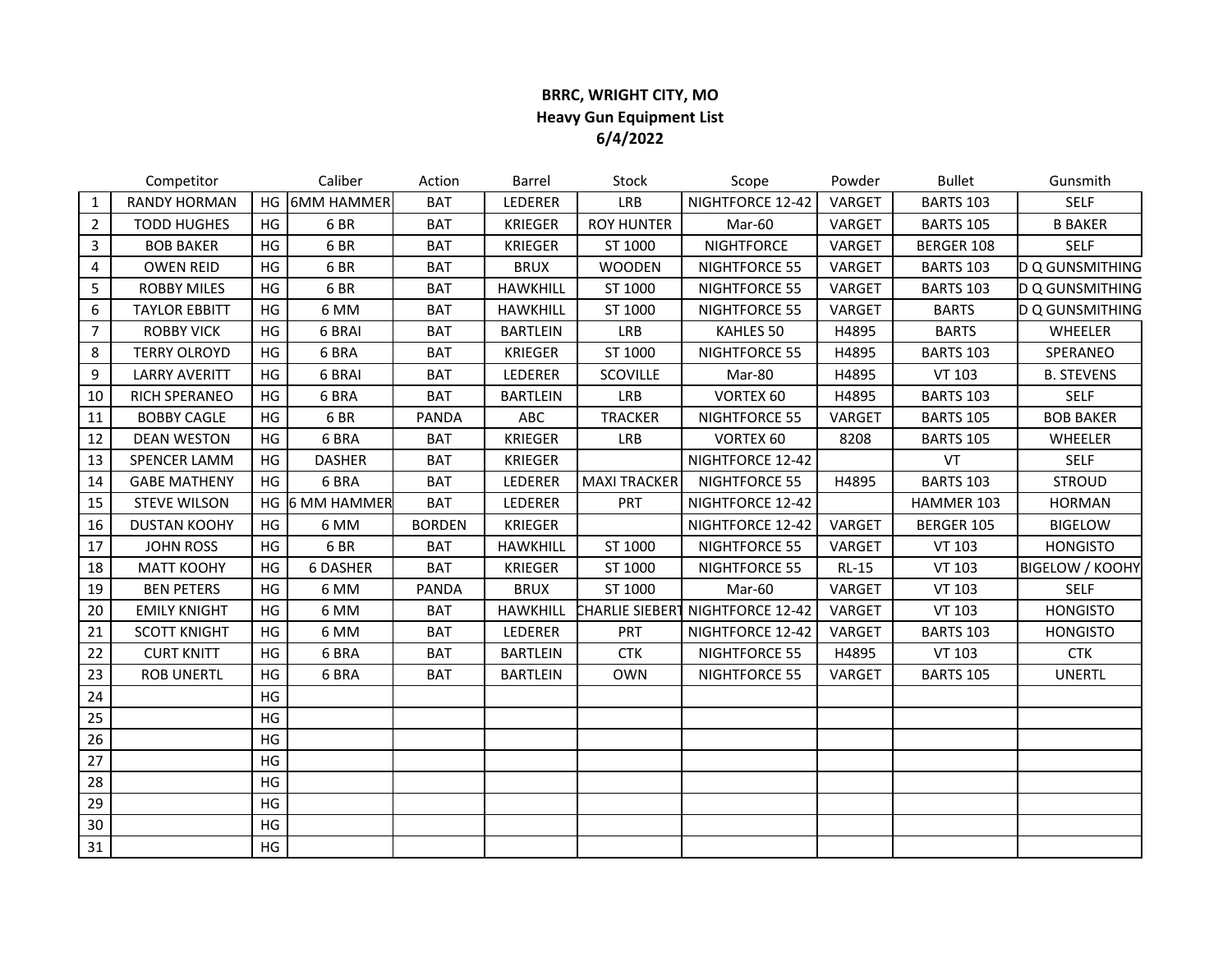## **BRRC, WRIGHT CITY, MO Heavy Gun Equipment List 6/4/2022**

|    | Competitor |               | Caliber | Action | Barrel | Stock | Scope | Powder | <b>Bullet</b> | Gunsmith |
|----|------------|---------------|---------|--------|--------|-------|-------|--------|---------------|----------|
| 32 |            | HG            |         |        |        |       |       |        |               |          |
| 33 |            | HG            |         |        |        |       |       |        |               |          |
| 34 |            | HG            |         |        |        |       |       |        |               |          |
| 35 |            | HG            |         |        |        |       |       |        |               |          |
| 36 |            | HG            |         |        |        |       |       |        |               |          |
| 37 |            | HG            |         |        |        |       |       |        |               |          |
| 38 |            | HG            |         |        |        |       |       |        |               |          |
| 39 |            | HG            |         |        |        |       |       |        |               |          |
| 40 |            | $\mathsf{HG}$ |         |        |        |       |       |        |               |          |
| 41 |            | HG            |         |        |        |       |       |        |               |          |
| 42 |            | HG            |         |        |        |       |       |        |               |          |
| 43 |            | HG            |         |        |        |       |       |        |               |          |
| 44 |            | HG            |         |        |        |       |       |        |               |          |
| 45 |            | HG            |         |        |        |       |       |        |               |          |